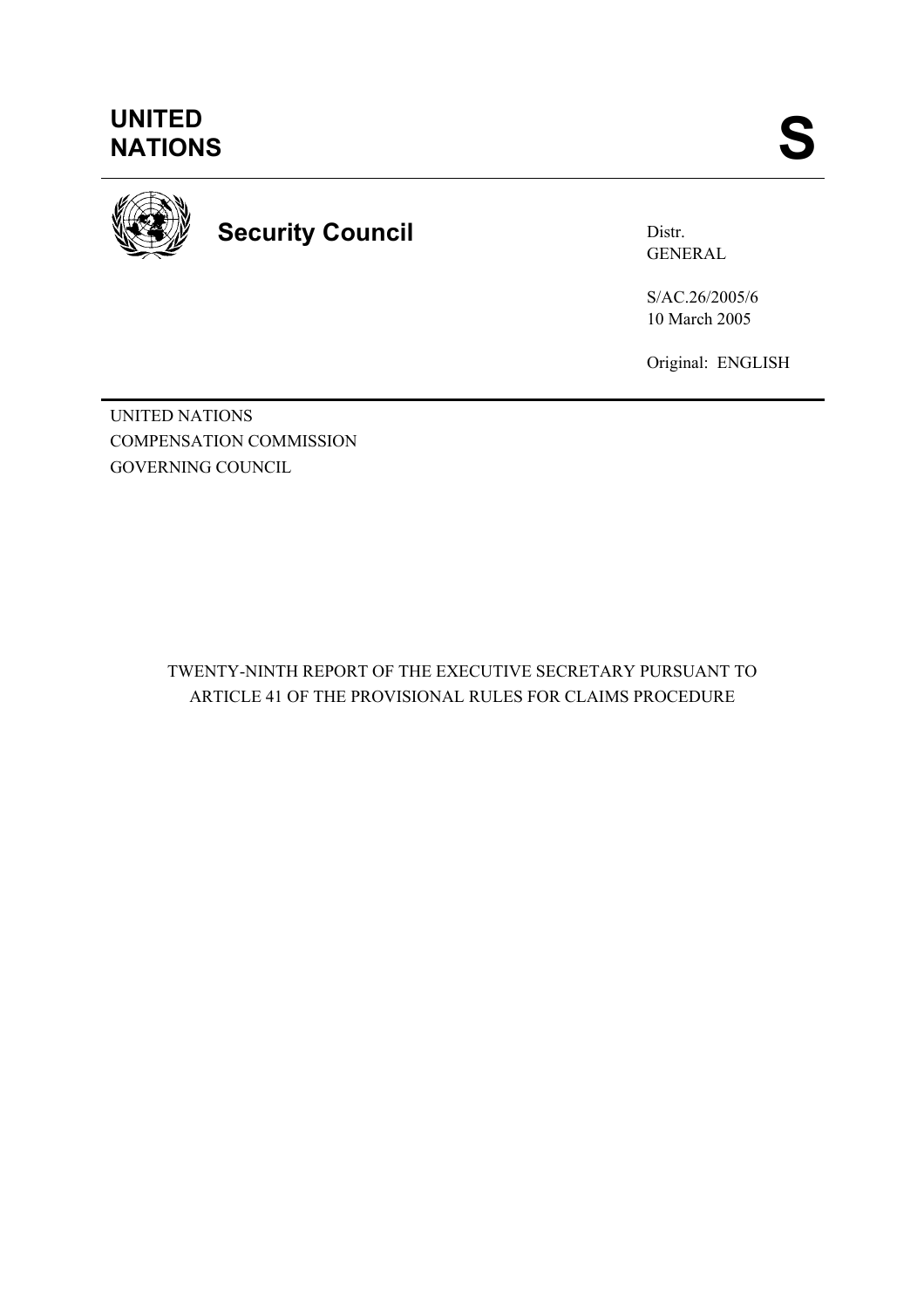# Introduction

1. The present report identifies, pursuant to article 41 of the United Nations Compensation Commission's (the "Commission") Provisional Rules for Claims Procedure (S/AC.26/1992/10) (the "Rules"), recommended corrections in the various claims categories since the "Twenty-eighth report of the Executive Secretary pursuant to article 41 of the Provisional Rules for Claims Procedure" (S/AC.26/2004/18) (the "twenty-eighth article 41 report"). Chapter I of this report contains recommended corrections concerning claims in categories "A" and "C", where the panels of Commissioners have concluded their work. Chapters II and III contain recommended corrections concerning claims in category "D" and category "C" Palestinian "late claims", respectively, where the panels of Commissioners continue their work. Chapter IV provides information concerning requests by claimants for corrections to approved awards under article 41 of the Rules, including a report of the secretariat's review to determine whether or not these requests warrant action under article 41. Annexes I to IV to this report contain tables showing the aggregate corrected awards, by country and by instalment, based on the recommendations contained herein. Annex V contains tables showing the secretariat's review of requests for corrections to claims in categories "D", "E" and "F" undertaken since the twenty-eighth article 41 report and annex VI contains a cumulative table of article 41 corrections to claim awards up to the fifty-fourth session of the Governing Council.

# I. RECOMMENDED CORRECTIONS CONCERNING CLAIMS IN CATEGORIES "A" AND "C"

#### A. Category "A" corrections

2. Recommendations for corrections to category "A" claims include the following kinds of corrections: duplicate claims, higher to lower amounts, family to individual and change of submitting/responsible entity.

# 1. Duplicate claims

3. The Commission received information from the Governments of the Philippines, India and Jordan that claims, which they had submitted in category "A", were potentially duplicate claims. Having reviewed 40 claims submitted by the Government of the Philippines, one claim submitted by the Government of India and 20 claims submitted by the Government of Jordan, the secretariat confirms that they are, indeed, duplicates and should not have been awarded compensation. It should be noted that, when notifying the Commission of these duplicate claims, the Governments returned to the Compensation Fund the full amount of the awards issued for such duplicate claims.

4. Accordingly, as set forth in table 1 below, it is recommended that the awards for these claims be corrected. Table 1 identifies the countries concerned, the instalments to be adjusted, the number of claims affected, and the net effect of the adjustments.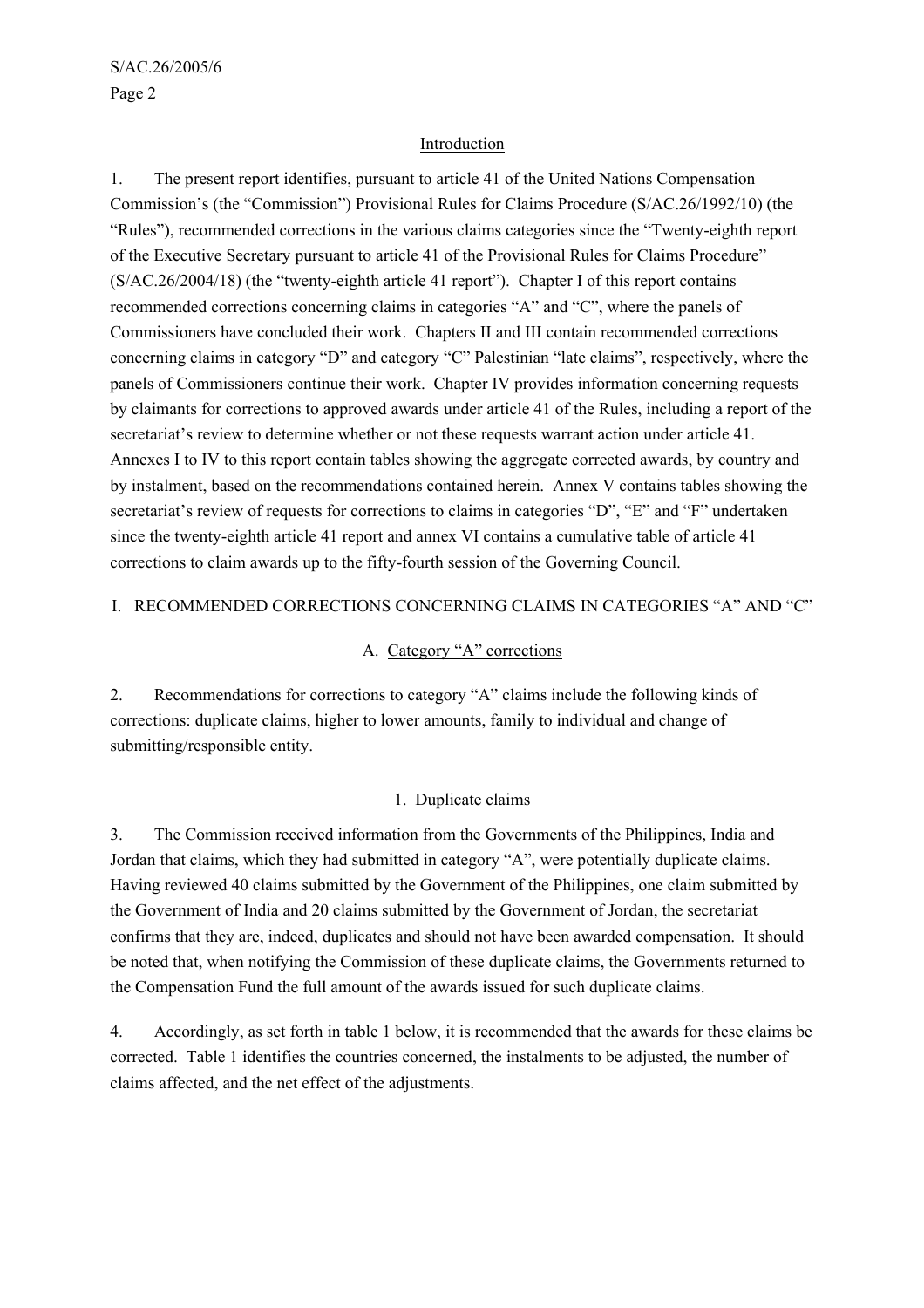| Country     | Instalment | Number of claims<br>affected | Amount of net effect<br>(USD) |
|-------------|------------|------------------------------|-------------------------------|
| India       | Fourth     | 1                            | (8,000.00)                    |
|             | Second     | $\overline{2}$               | (10,500.00)                   |
| Jordan      | Third      | 3                            | (14,500.00)                   |
|             | Fourth     | 15                           | (72,500.00)                   |
|             | Second     |                              | (4,000.00)                    |
|             | Third      | 3                            | (10,500.00)                   |
| Philippines | Fourth     | 5                            | (21,000.00)                   |
|             | Fifth      | 7                            | (28,000.00)                   |
|             | Sixth      | 24                           | (111,500.00)                  |
| Total       |            | 61                           | (280, 500.00)                 |

#### Table 1. Category "A" corrections: duplicate claims

#### 2. Higher to lower amounts

5. Decision 21 (S/AC.26/Dec.21 (1994)) of the Governing Council states that "any claimant who has selected a higher amount in category 'A' (US\$4,000 or US\$8,000) and has also filed a category 'B', 'C' or 'D' claim will be deemed to have selected the corresponding lower amount under category 'A'". As a result of further information received from the Governments of India, Pakistan and the Philippines, one claim submitted by the Government of India, one claim submitted by the Government of Pakistan and 22 claims submitted by the Government of the Philippines have been identified as having been filed for a higher amount in category "A" by a claimant who had also filed a claim in another claim category. The awards for these category "A" claims should be reduced to the amounts appropriate to the proper status of the claims. It should be noted that, when notifying the Commission that these claims should have been awarded the lower amount, the Governments concerned returned to the Compensation Fund the excess amount previously awarded in respect of these claims.

6. In addition, as a result of the review of category "D" deceased detainee claims filed by the Government of Kuwait, the secretariat found one matching category "A" claim submitted by the Government of Iran under the regular claims programme that had been filed for a higher amount in category "A". The award for this category "A" claim should be reduced to the amount appropriate to the proper status of the claim. It should be noted that the excess amounts previously awarded in respect of the claim will be deducted from the total recommended compensation in respect of the matching category "D" claim.

7. Accordingly, as set forth in table 2 below, it is recommended that the awards for these claims be corrected. Table 2 identifies the countries concerned, the instalments to be adjusted, the number of claims affected, and the net effect of the adjustments.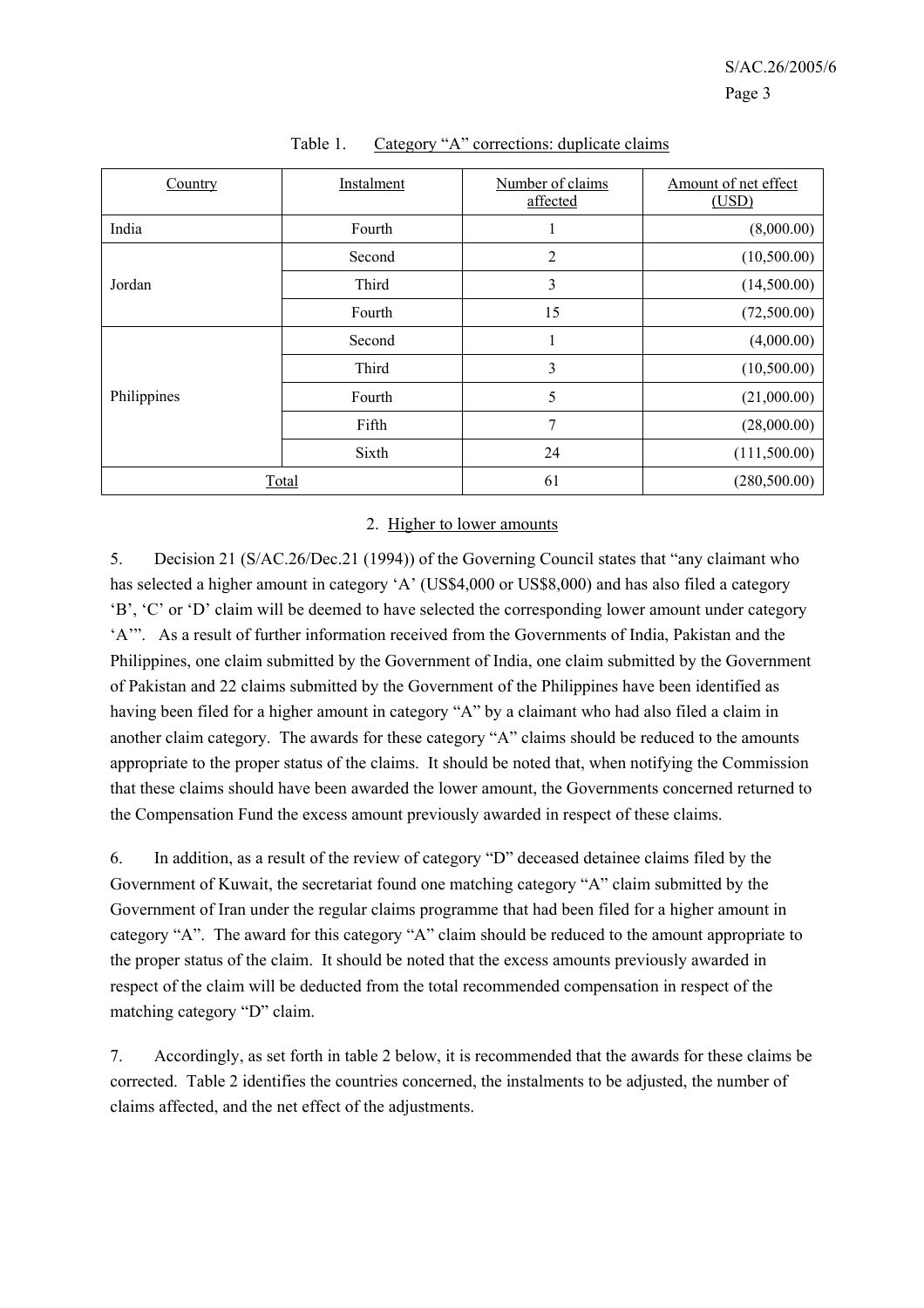| Country     | Instalment | Number of claims<br>affected | Amount of net effect<br>(USD) |
|-------------|------------|------------------------------|-------------------------------|
| India       | Second     |                              | (1,500.00)                    |
| Iran        | Second     |                              | (1,500.00)                    |
| Pakistan    | Sixth      |                              | (1,500.00)                    |
| Philippines | Sixth      | 22                           | (37,500.00)                   |
|             | Total      | 25                           | (42,000.00)                   |

# Table 2. Category "A" corrections: higher to lower amounts

# 3. Family to individual

8. The Government of the Philippines reported that 17 claims originally filed as family claims were in fact individual claims. It should be noted that, when notifying the Commission that these claims should have been awarded the individual amount, the Government of the Philippines returned to the Compensation Fund the excess amount previously awarded in respect of these claims.

9. Accordingly, as set forth in table 3 below, it is recommended that the awards for these claims be corrected. Table 3 identifies the country concerned, the instalments to be adjusted, the number of claims affected, and the net effect of the adjustments.

| Table 3. | Category "A" corrections: family to individual |  |
|----------|------------------------------------------------|--|
|          |                                                |  |

| <u>Country</u> | Instalment | Number of claims<br>affected | Amount of net effect<br>(USD) |
|----------------|------------|------------------------------|-------------------------------|
| Philippines    | Sixth      |                              | (62,000.00)                   |
| <b>Total</b>   |            |                              | (62,000.00)                   |

# 4. Change of submitting/responsible entity

10. At the request of the claimant and with the agreement of the Governments concerned, one claim submitted by India and approved in the fifth instalment should be transferred to Pakistan. This proposed correction will not affect the amount awarded and approved by the Governing Council for the claim in question.

11. Accordingly, as set forth in table 4 below, it is recommended that this claim be transferred from India to Pakistan. Table 4 identifies the countries concerned, the instalment to be adjusted, the number of claims affected, and the amounts of the net effect of the adjustment.

| <u>Country</u> | Instalment | Number of claims affected | Amount of net effect<br>USD |
|----------------|------------|---------------------------|-----------------------------|
| India          | Fifth      |                           | (4,000)                     |
| Pakistan       | Fifth      |                           | 4,000                       |

Table 4. Category "A" corrections: change in submitting/responsible entity corrections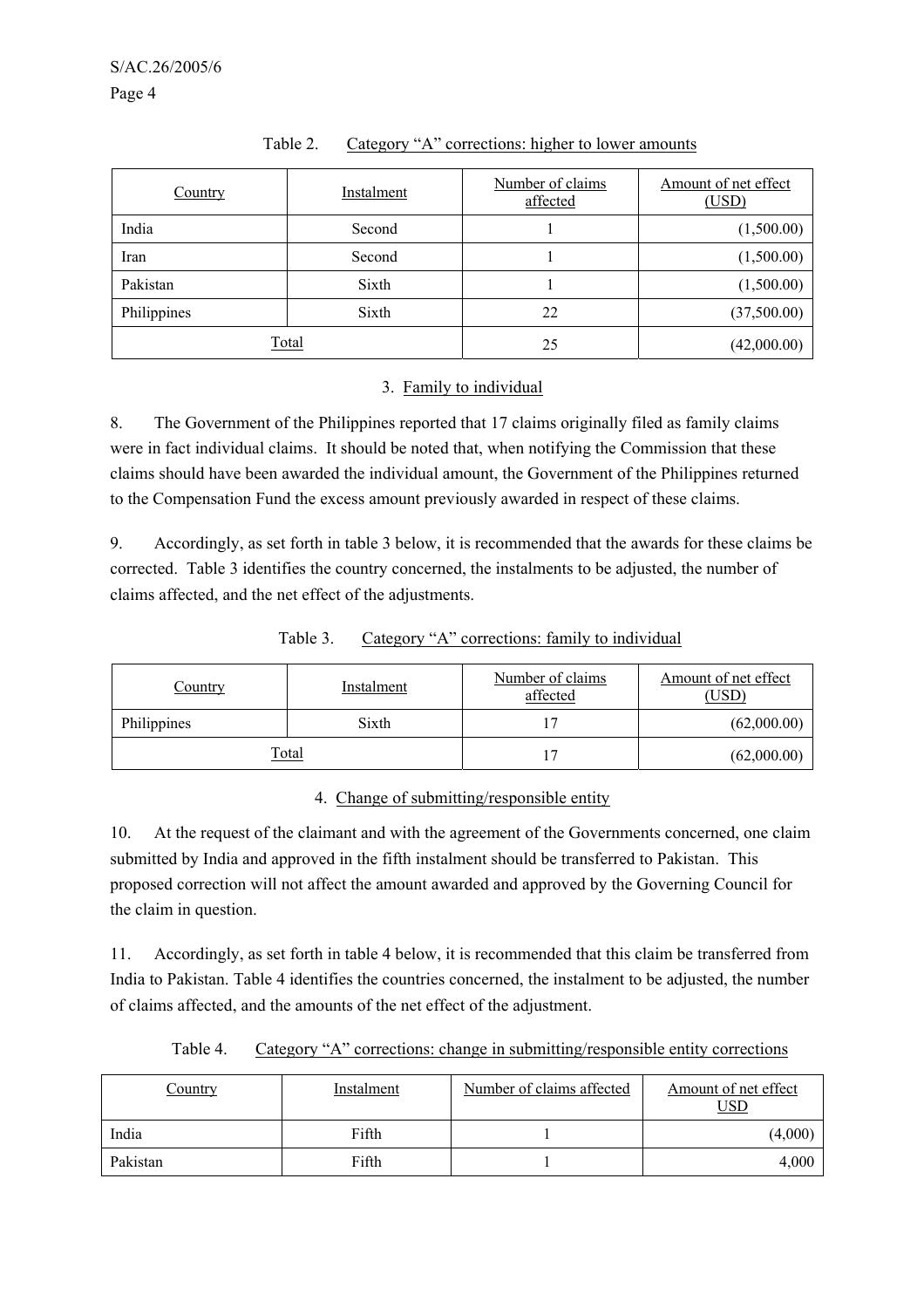# 5. Summary

12. In summary, the recommended corrections related to award amounts in category "A" concern 103 claims submitted by five Governments resulting in a net decrease in the total amount awarded of USD 384,500.00. The recommendations with respect to the second, third, fourth, fifth and sixth instalments of category "A" claims, by country and by instalment, are provided in tables 1 to 6 of annex I to this report.

# B. Category "C" corrections

13. Recommendations for corrections to category "C" claims are those arising from confirmed duplicate claims, discrepancies between the electronic and paper claim formats, and multiple recovery based on the duplication of claim awards.

#### 1. Duplicate claims

14. The Commission received information from the Government of Jordan that two claims were potentially duplicative of two other claims that were awarded compensation in category "C". Having reviewed the information received from the Government of Jordan, the secretariat confirms that the claims are, indeed, duplicates and should not have been awarded compensation. It should be noted that, when notifying the Commission of these duplicate claims, the Government of Jordan returned to the Compensation Fund the full amount of the award issued for the duplicate claims.

15. Accordingly, as set forth in table 5 below, it is recommended that the award for these claims be corrected. Table 5 identifies the country concerned, the instalment to be adjusted, the number of claims affected, and the net effect of the adjustment.

| <u>Country</u> | Instalment | Number of claims affected | Amount of net effect<br>USD |
|----------------|------------|---------------------------|-----------------------------|
| Jordan         | Fourth     |                           | (19,038.06)                 |
| Total          |            |                           | (19,038.06)                 |

Table 5. Category "C" corrections: duplicate claims

# 2. Discrepancies between the electronic and paper claim formats

16. The secretariat continued to review requests for corrections submitted by Governments within the final deadline of 31 December 2002 that was set by the Governing Council for category "C" claims filed under the regular claims programme. For these claims, the electronic information existing in the database was compared to the paper claim forms submitted by the claimants. This comparison and review determined that for 334 claims submitted by the Governments of Bahrain and Egypt, data had been incorrectly entered into the database. Consequently, as a result of the data entry errors, incorrect recommendations were made in respect of these claims. It is therefore recommended that these 334 claim awards be corrected as set forth below.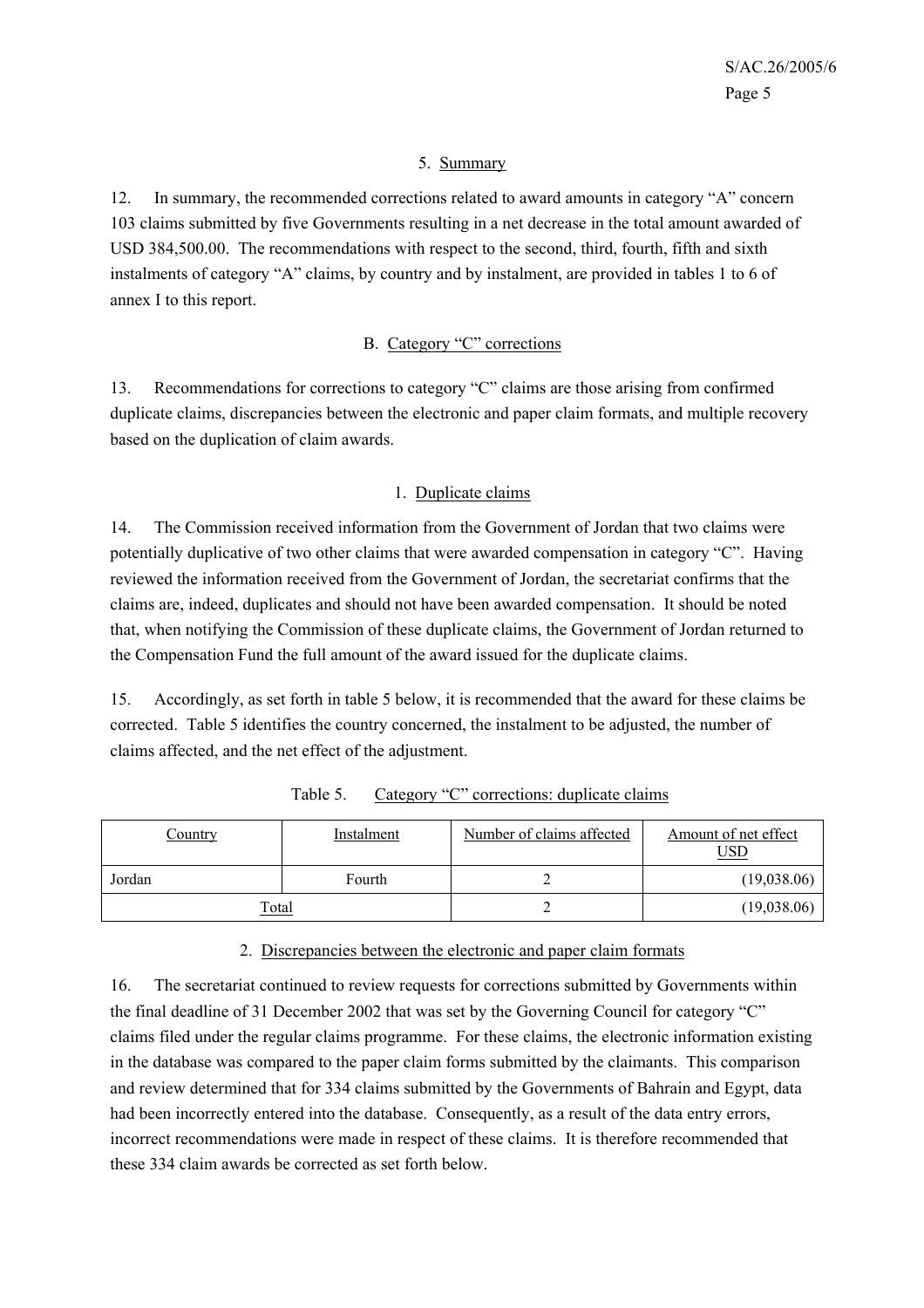$\mathcal{L}_\text{max}$ 

17. Six proposed corrections relate to awards of compensation for mental pain and anguish resulting from forced hiding ("C1-MPA"). In all six cases, the number of forced hiding days that had been claimed in the paper claim files had been incorrectly entered in their corresponding electronic claims. These errors affected the outcomes for the claimants and it is, therefore, recommended that these errors be corrected.

18. The remaining 328 proposed corrections relate to awards of compensation for loss of income ("C6-Salary"). In these cases, the prior monthly salary data either had not been entered in the database or had been entered incorrectly. These data entry errors affected the outcomes for the claimants and it is, therefore, recommended that these errors be corrected.

19. Summaries of the category "C" Panel's approved methodologies relevant to losses for which a correction is recommended are found in the "Report and recommendations of the Panel of Commissioners concerning the seventh instalment of individual claims for damages up to US\$100,000 (category 'C' claims)" (S/AC.26/1999/11), as follows: (a) paragraphs 105 to 110 for "C1-MPA" losses; and (b) paragraphs 249 to 282 for "C6-Salary" losses.

20. Accordingly, as set forth in table 6 below, it is recommended that the awards for 334 claims be corrected. Table 6 identifies the countries concerned, the instalments to be adjusted, the number of claims affected, and the amount of the net effect of the adjustments.

| Country <sup>a</sup> | Instalment | Number of claims<br>affected | Amount of net effect<br>(USD) |
|----------------------|------------|------------------------------|-------------------------------|
| Bahrain              | First      | 6                            | 15,600.00                     |
|                      | Fifth      |                              | 12,110.73                     |
| Egypt                | Sixth      | 273                          | 2,037,973.29                  |
|                      | Seventh    | 48                           | 421,373.14                    |
| Kuwait               | Seventh    | 6                            | 36,211.08                     |
| <b>Total</b>         |            | 334                          | 2,523,268.24                  |

Table 6. Category "C" corrections: discrepancies between electronic and paper claim formats

<sup>a</sup> In six cases, even though the article 41query was sent by the Government of Egypt, each of the claims for which a correction is recommended was submitted by the Government of Kuwait (correction of Kuwaiti corresponding claims of Egyptian duplicate claims).

# 3. Duplication of claim awards

21. In its review of the overlapping claims included in the "Third special report and recommendations made by the merged 'E4' Panel of Commissioners concerning overlapping claims" (S/AC.26/2004/13), which recommendations were approved by the Governing Council in decision 231 (S/AC.26/Dec.231(2004)), the secretariat identified two claims (one category "C" claim and one subcategory "E4" claim) filed by two Governments for the same loss. After reviewing the evidence provided by both claimants, the merged "E4" Panel made a determination about which claimant had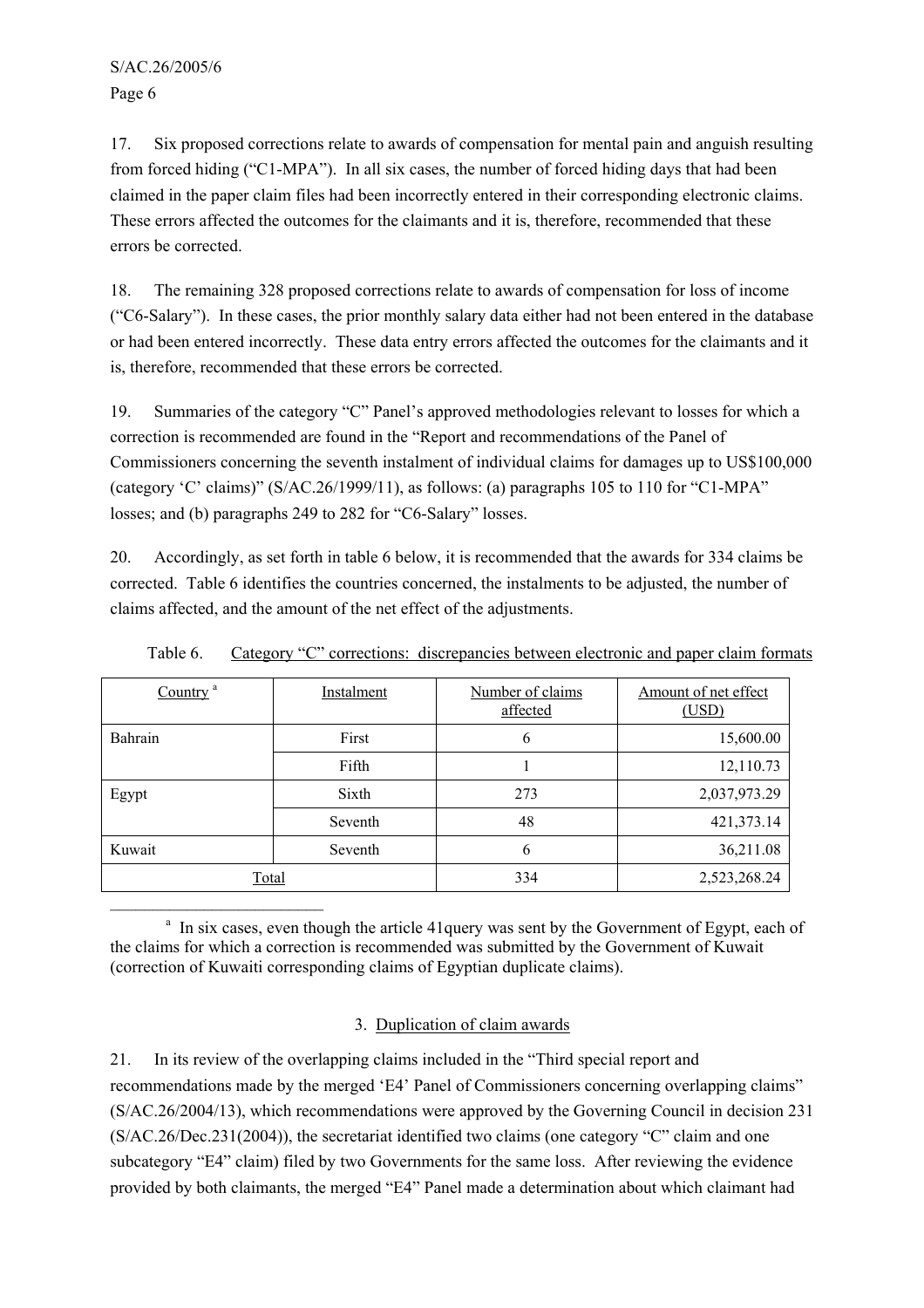sustained the loss. The Panel recommended that the award of compensation made to the "E4" claimant, who proved his entitlement to compensation, be maintained and that the overpayment made to the category "C" claimant under the original category "C" award be corrected.

22. Accordingly, as set forth in table 7 below, it is recommended that the award made to the category "C" claimant be corrected. Table 7 identifies the country concerned, the instalment to be adjusted, the number of claims affected, and the net effect of the adjustment.

| Country      | Instalment | Number of claims affected | Amount of net effect<br><u>USD</u> |
|--------------|------------|---------------------------|------------------------------------|
| Jordan       | Sixth      |                           | (23,505.00)                        |
| <u>Total</u> |            |                           | (23,505.00)                        |

| Table 7. | Category "C" correction: duplication of claim awards |  |  |  |  |
|----------|------------------------------------------------------|--|--|--|--|
|----------|------------------------------------------------------|--|--|--|--|

# 4. Summary

23. In summary, the recommended corrections related to award amounts in category "C" concern 337 claims submitted by three Governments resulting in a net increase of the total amount awarded of USD 2,480,725.18. Of these, the total amount awarded for 334 claims was increased by USD 2,523,268.24 and the total amount awarded for three claims was decreased by USD 42,543.06. The recommendations with respect to the first, fourth, fifth, sixth and seventh instalments of category "C" claims, by country and by instalment, are provided in tables 1 to 6 of annex II to this report.

# II. RECOMMENDED CORRECTIONS CONCERNING CLAIMS IN CATEGORY "D"

24. The claims in this section for which corrections have been recommended have been broken down according to the claimant Governments that put forward the operative article 41 request.

# A. Canada

25. Following an inquiry from the Government of Canada and as a result of information provided by the secretariat, the "D1" Panel of Commissioners reviewed a claim that was included in the "Report and recommendations made by the 'D1' Panel of Commissioners concerning part one of the fifteenth instalment of individual claims for damages above USD 100,000 (category 'D' claims)" (S/AC.26/2002/30), which recommendations were approved by the Governing Council in decision 175 (S/AC.26/Dec.175 (2002)).

26. As a result of its review, the Panel concluded that clerical errors were made in the processing of the claim that warrant correction under article 41 of the Rules. Specifically, the secretariat failed to bring to the attention of the Panel documents that showed that the claimant, who was originally an Iraqi national, had, prior to Iraq's invasion and occupation of Kuwait, taken steps to initiate the procedures for becoming a bona fide national of Canada, thus making him eligible to present his claim to the Commission.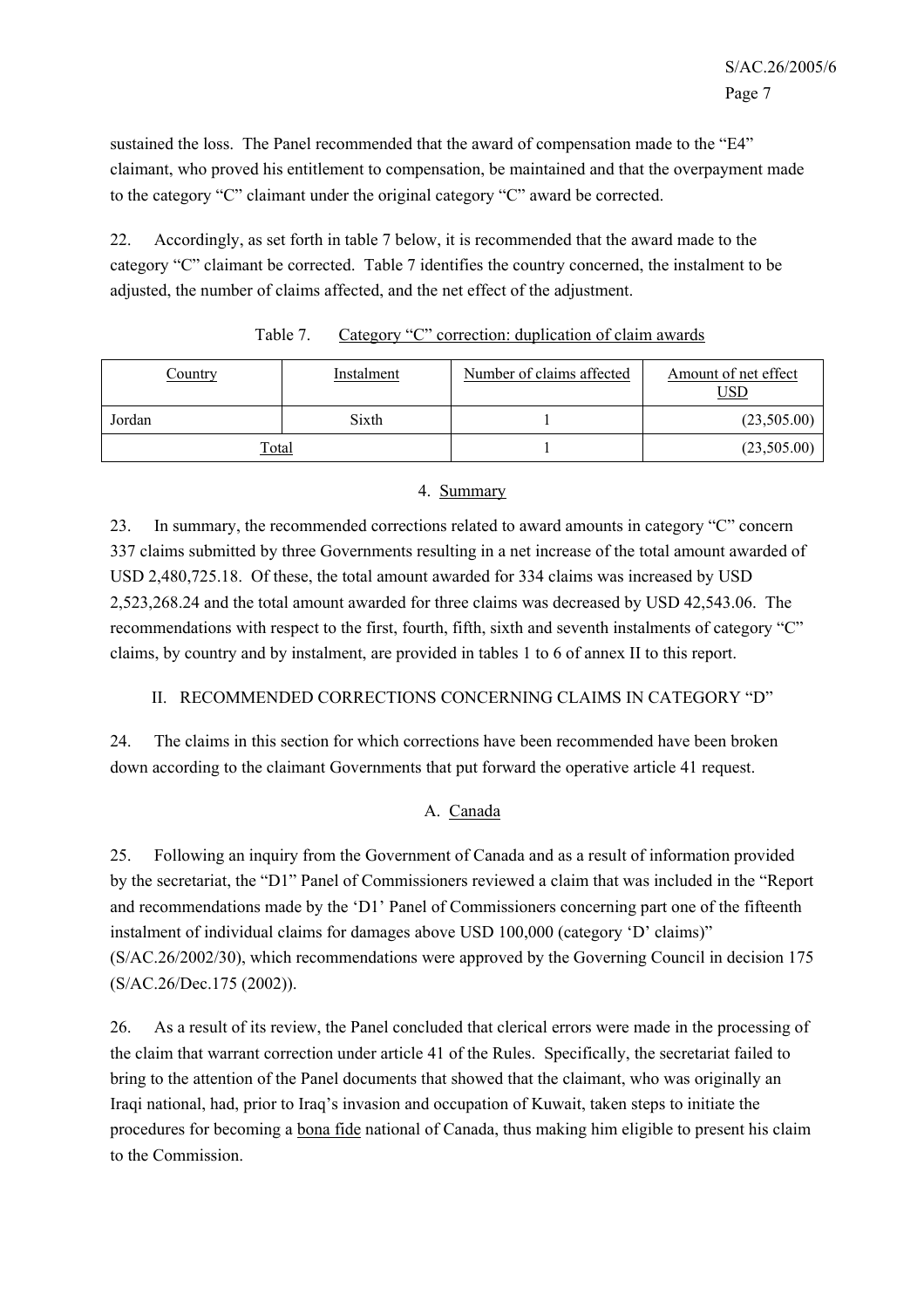S/AC.26/2005/6 Page 8

27. As a result of this clerical error, the Panel recommended no compensation for the claim, which included D1 (mental pain and anguish) and D4 (personal property) losses. The Panel reviewed the claim file and concluded that the correct amount of compensation recommended for the claimant's D1 losses should have been USD 10,000 and for the claimant's D4 losses should have been USD 25,739.64. Following the recommendation of the Panel, the Executive Secretary has concluded that the previously approved award should be corrected pursuant to article 41 of the Rules.

# B. France

28. Following an inquiry from the Government of France and as a result of information provided by the secretariat, the "D1" Panel of Commissioners reviewed a claim that was included in "Report and recommendations made by the 'D1' Panel of Commissioners concerning part two of the fifteenth instalment of individual claims for damages above USD 100,000 (category 'D' claims)" (S/AC.26/2003/8), which recommendations were approved by the Governing Council in decision 187 (S/AC.26/Dec.187 (2003)).

29. As a result of its review, the Panel concluded that clerical and computational errors were made in the processing of the claim that warrant correction under article 41 of the Rules. Specifically, the secretariat, in valuing the loss of money component of the claimant's D2 (personal injury) claim, made an incorrect deduction with respect to the amount of compensation already awarded to the claimant for the same loss by the "E/F" Panel of Commissioners through a claim filed by the French Government entity responsible for compensating victims of terrorism (Fonds de Garantie Contre les Actes de Terrorisme). The recommendations of the "E/F" Panel with respect to this claim were included in the "Report and recommendations made by the Panel of Commissioners concerning the fourth instalment of 'E/F' claims" (S/AC.26/2002/34), and were approved by the Governing Council in decision 179 (S/AC.26/Dec.179 (2002)).

30. As a result of this clerical and computational error, the Panel recommended compensation in the amount of USD 229,375.62 for the claimant's D2 losses. The Panel reviewed the file and concluded that the correct amount of compensation recommended for the claimant's D2 losses should have been USD 316,177.62. Following the recommendation of the Panel, the Executive Secretary has concluded that the previously approved award should be corrected pursuant to article 41 of the Rules.

# C. India

31. Following an inquiry from the Government of India and as a result of information provided by the secretariat, the "D1" Panel of Commissioners reviewed a claim that was included in the "Report and recommendations made by the 'D1' Panel of Commissioners concerning part one of the fourth instalment of individual claims for damages above USD 100,000 (category 'D' claims)" (S/AC.26/1999/21), which recommendations were approved by the Governing Council in decision 81 (S/AC.26/Dec.81 (1999)).

32. As a result of its review, the Panel concluded that clerical and computational errors were made in the processing of the claim that warrant correction under article 41 of the Rules. Specifically, the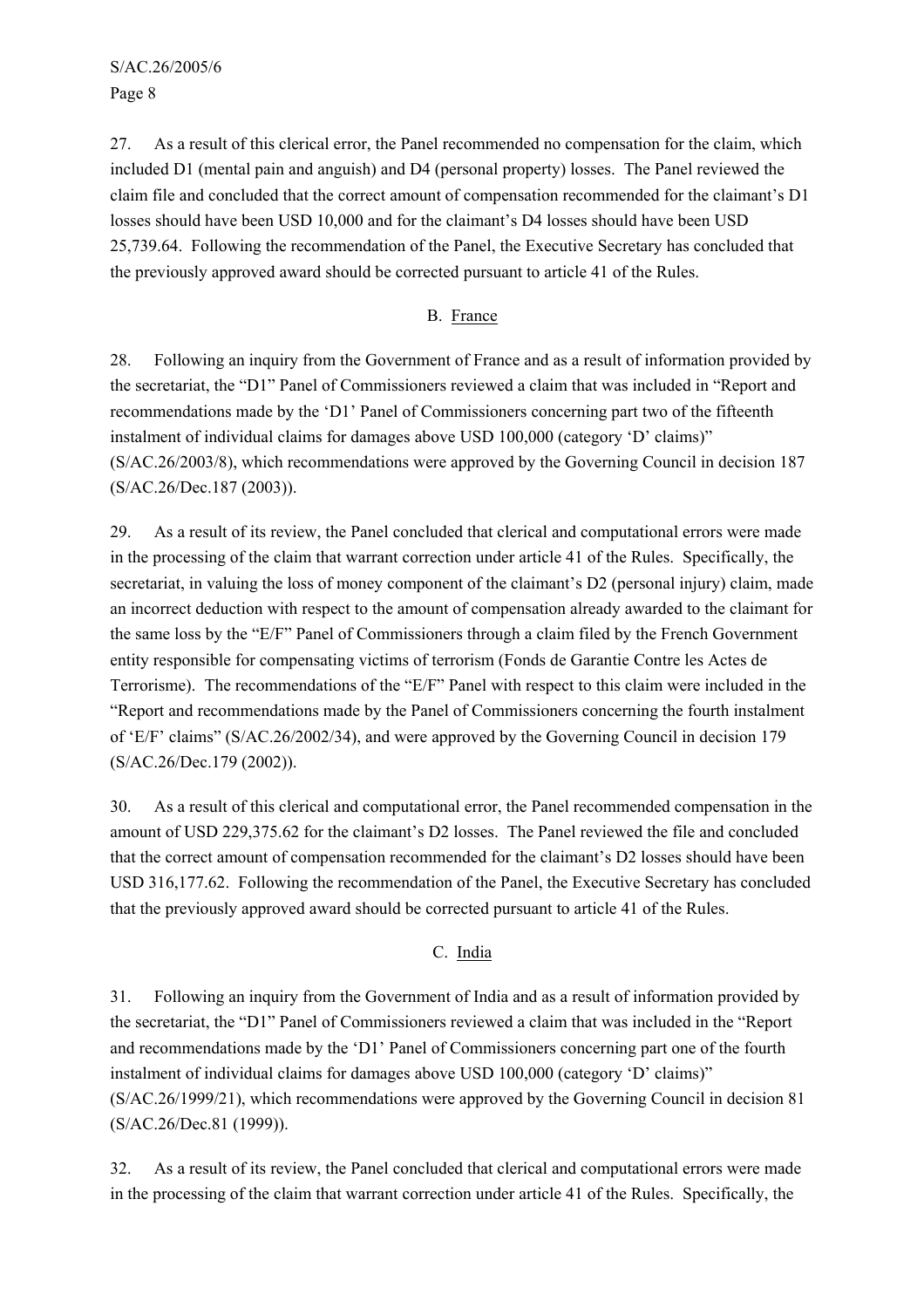secretariat, in valuing the claimant's D6 (loss of income) claim, applied an incorrect multiplier to the claimant's monthly income. The evidence provided by the claimant in support of this claim indicated that a multiplier of 10 should have been used to calculate the compensation for this claim. However, a multiplier of 11 was erroneously applied.

33. As a result of this clerical and computational error, the Panel recommended compensation in the amount of USD 10,302.98 for the claimant's D6 losses. The Panel reviewed the file and concluded that the correct amount of compensation recommended for the D6 losses should have been USD 7,361.80. Following the recommendation of the Panel, the Executive Secretary has concluded that the previously approved award should be corrected pursuant to article 41 of the Rules.

# D. Jordan

34. Following an inquiry from the Government of Jordan and as a result of information provided by the secretariat, the "D1" Panel of Commissioners reviewed a claim that was included in the "Report and recommendations made by the 'D1' Panel of Commissioners concerning the eleventh instalment of individual claims for damages above USD 100,000 (category 'D' claims)" (S/AC.26/2002/2), which recommendations were approved by the Governing Council in decision 147 (S/AC.26/Dec.147) (2002)).

35. As a result of its review, the Panel concluded that clerical errors were made in the processing of the claim that warrant correction under article 41 of the Rules. Specifically, the secretariat incorrectly concluded that the component of the claimant's claim for D8/D9 (individual business) losses relating to loss of income had been withdrawn and, accordingly, failed to present this loss item to the Panel.

36. As a result of this clerical error, the Panel recommended compensation for the claimant's D8/D9 losses in the amount of USD 54,069. The Panel reviewed the file and concluded that the correct amount of compensation recommended for the claimant's D8/D9 losses should have been USD 71,569. Following the recommendation of the Panel, the Executive Secretary has concluded that the previously approved award should be corrected pursuant to article 41 of the Rules.

# E. Kuwait

37. Following an inquiry from the Government of Kuwait and as a result of information provided by the secretariat, the "D1" Panel of Commissioners reviewed a claim that was included in its report for the eleventh instalment of category "D" claims, which recommendations were approved by the Governing Council in decision 147.

38. As a result of its review, the Panel concluded that clerical and computational errors were made in the processing of the claim that warrant correction under article 41 of the Rules. Specifically, the secretariat, in valuing the loss of income component of the claimant's D8/D9 (individual business) loss claim, used an incorrect average monthly income amount. The secretariat's review of the documents submitted by the claimant indicated that the claimant's average monthly income was, in fact, substantially lower than the amount used by the secretariat in its initial review of the claim.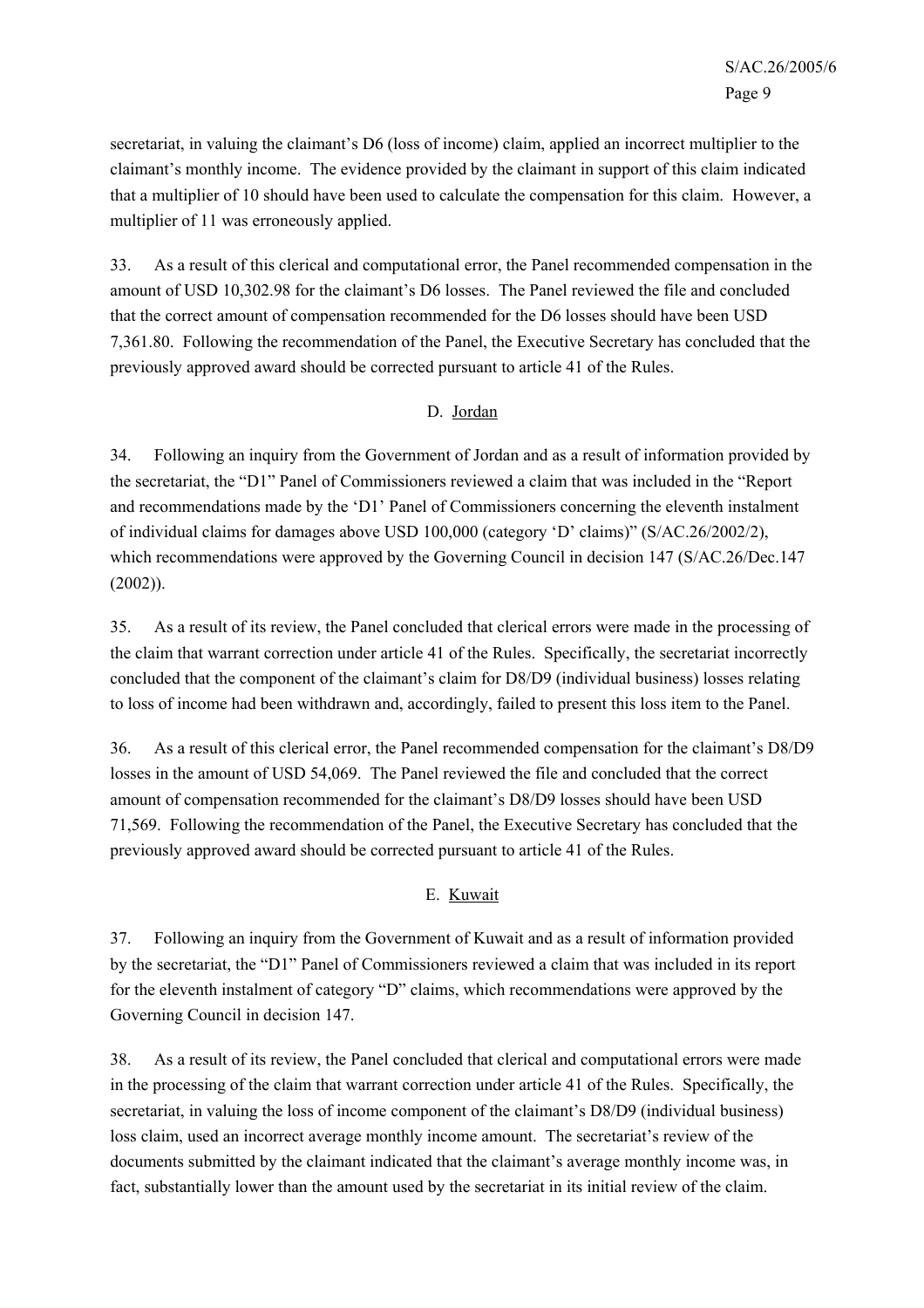S/AC.26/2005/6 Page 10

39. As a result of this clerical and computational error, the Panel recommended compensation in the amount of USD 203,024.22 for the claimant's D8/D9 losses. The Panel reviewed the file and concluded that the correct amount of compensation recommended for the D8/D9 losses should have been USD 82,214.53. Following the recommendation of the Panel, the Executive Secretary has concluded that the previously approved award should be corrected pursuant to article 41 of the Rules.

40. Following another inquiry from the Government of Kuwait and as a result of information provided by the secretariat, the "D1" Panel of Commissioners reviewed a claim that was included in its report for the eleventh instalment of category "D" claims, which recommendations were approved by the Governing Council in decision 147 (S/AC.26/Dec.147 (2002)).

41. As a result of its review, the Panel concluded that clerical and computational errors were made in the processing of the claim that warrant correction under article 41 of the Rules. Specifically, the secretariat, in valuing the tangible property component of the claimant's D8/9 (individual business) loss claim, made an incorrect deduction with respect to the amount of compensation awarded to the claimant for the tangible property element of his C8 (individual business) claim.

42. As a result of this clerical and computational error, the Panel recommended compensation in the amount of USD 85,073 for the claimant's D8/D9 losses. The Panel reviewed the file and concluded that the correct amount of compensation recommended for the claimant's D8/D9 losses should have been USD 114,125.06. Following the recommendation of the Panel, the Executive Secretary has concluded that the previously approved award should be corrected pursuant to article 41 of the Rules.

# F. Philippines

43. Following an inquiry from the Government of the Philippines and as a result of information provided by the secretariat, the "D1" Panel of Commissioners reviewed a claim that was included in its report for part one of the fourth instalment of category "D" claims, which recommendations were approved by the Governing Council in decision 81.

44. As a result of its review, the Panel concluded that clerical errors were made in the processing of the claim that warrant correction under article 41 of the Rules. Specifically, the secretariat failed to (a) bring to the attention of the Panel the claim for a deposit paid by the claimant to a school in Kuwait in order to secure the enrolment of his children for the 1990/1991 academic year, and (b) review the loss in accordance with the category "D" methodology and previous decisions of the Panel concerning compensation for school fees paid from which no benefit was derived. On the basis of the evidence provided by the claimant, the loss is compensable.

45. As a result of this clerical error, the Panel recommended no compensation for the claimant's DS (Other) loss claim for school fees. The Panel reviewed the file and concluded that the correct amount of compensation recommended for the DS losses should have been USD 1,038.06. Following the recommendation of the Panel, the Executive Secretary has concluded that the previously approved award should be corrected pursuant to article 41 of the Rules.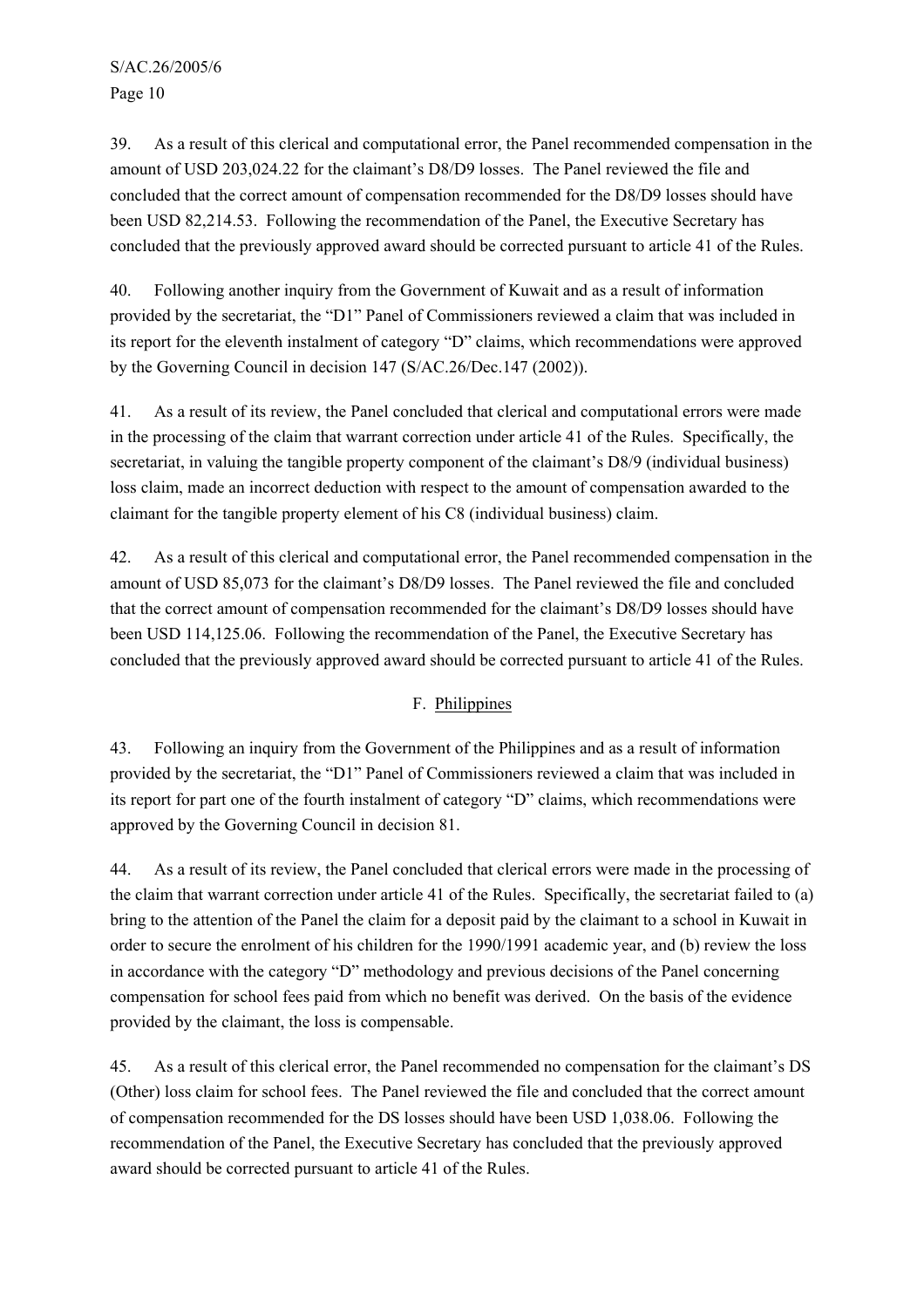# G. United Kingdom

46. Following an inquiry from the Government of the United Kingdom and as a result of information provided by the secretariat, the "D1" Panel of Commissioners reviewed a claim that was included in the "Report and recommendations made by the 'D1' Panel of Commissioners concerning part two of the ninth instalment of individual claims for damages above USD 100,000 (category 'D' claims)" (S/AC.26/2001/26), which recommendations were approved by the Governing Council in decision 142 (S/AC.26/Dec.142 (2001)).

47. As a result of its review, the Panel concluded that clerical and computational errors were made in the processing of the claim that warrant correction under article 41 of the Rules. Specifically, the secretariat, in valuing the claimant's D6 (loss of income) claim, incorrectly treated it as a duplicate of the claimant's C6 (salary loss) claim, resulting in an erroneous reduction of the amount of compensation awarded to the claimant for his C6 claim. The secretariat's review of the documents provided in support of this claim indicated that the claimant's D6 claim was complementary to, and not a duplicate of, his C6 claim, and therefore the deduction initially performed by the secretariat was incorrect.

48. As a result of this clerical and computational error, the Panel recommended compensation in the amount of USD 32,725 for the claimant's D6 losses. The Panel reviewed the file and concluded that the correct amount of compensation recommended for the D6 losses should have been USD 51,542. Following the recommendation of the Panel, the Executive Secretary has concluded that the previously approved award should be corrected pursuant to article 41 of the Rules.

# H. Summary

49. Accordingly, as set forth in table 8 below, it is recommended that the awards for these claims be corrected. Table 8 identifies the countries concerned, the instalments to be adjusted, the number of claims affected, and the net effect of the adjustments.

| Country        | Instalment          | Number of claims<br>affected | Amount of net effect<br>(USD) |
|----------------|---------------------|------------------------------|-------------------------------|
| Canada         | Fifteenth, part one |                              | 35,739.64                     |
| France         | Fifteenth, part two |                              | 86,802.00                     |
| India          | Fourth, part one    |                              | (2,941.18)                    |
| Jordan         | Eleventh            |                              | 17,500.00                     |
| Kuwait         | Eleventh            | $\overline{2}$               | (91, 757.63)                  |
| Philippines    | Fourth, part one    |                              | 1,038.06                      |
| United Kingdom | Ninth, part two     |                              | 18,817.00                     |
| Total          |                     | 8                            | 65,197.89                     |

Table 8. Category "D" corrections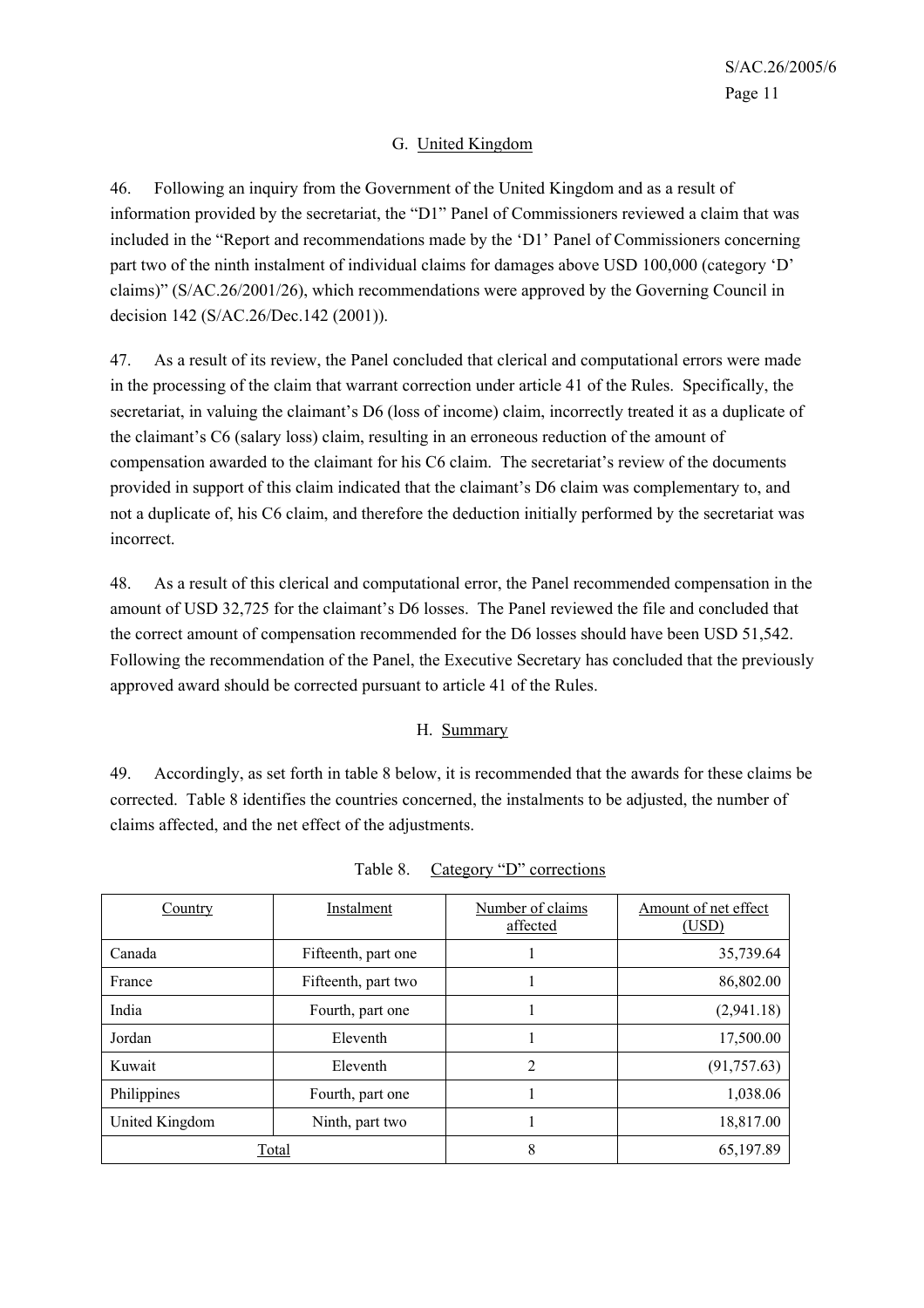50. In summary, the recommended corrections in category "D" concern eight claims submitted by seven Governments resulting in a net increase of the total amount awarded of USD 65,197.89. Of these, the total amount awarded for six claims was increased by USD 188,948.76 and the total amount awarded to two claims was decreased by USD 123,750.87. The recommendations with respect to part one of the fourth, part two of the ninth, the eleventh, part one of the fourteenth and part two of the fifteenth instalments of "D" claims, by country and by instalment, are provided in tables 1 to 6 of annex III to this report.

#### III. RECOMMENDED CORRECTIONS CONCERNING CATEGORY "C" PALESTINIAN LATE CLAIMS

51. Recommendations for corrections to five category "C" Palestinian late claims have arisen from clerical errors, as reported in the following paragraphs.

52. Two corrections relate to category "C" claims that were included in the "Report and recommendations made by the Panel of Commissioners concerning the first instalment of Palestinian late claims for damages up to USD 100,000 (category 'C' claims)" (S/AC.26/2003/26), which recommendations were approved in decision 207 (S/AC.26/Dec.207 (2003)). In that report, the claims were reported as having met the threshold eligibility requirement. However, as a result of a clerical error, the secretariat failed to (a) identify issues in respect of which additional information from the two claimants was necessary for the Panel to be able to make a final eligibility determination with respect to the claims and to (b) send "reasons review" notifications to the claimants requesting this additional information.

53. Having been informed of the clerical error, the Panel instructed the secretariat to send "reasons review" notifications to the claimants. Having reviewed the claimants' responses to the notifications, the Panel noted that the claimants failed to provide the requested original copies of certain documents and did not provide a satisfactory explanation for this failure. The Panel therefore concluded that the claims should be considered to be ineligible for inclusion in the programme. Consequently, a correction resulting in a deduction in the total amount of USD 26,908.64 should be made in respect of these two claims. Following the recommendation of the Panel, the Executive Secretary has concluded that the previously approved award should be corrected pursuant to article 41 of the Rules. At the request of the secretariat, the Palestinian Authority withheld payment of this amount and is in the process of returning it to the Compensation Fund.

54. Three further corrections relate to category "C" claims that were included in the "Report and recommendations made by the Panel of Commissioners concerning the second instalment of Palestinian 'late claims' for damages up to USD 100,000 (category 'C' claims)" (S/AC.26/2004/3), which recommendations were approved in decision 207 (S/AC.26/Dec.216 (2004)). In that report, the three claimants in question were reported as having met the threshold eligibility requirement. However, as a result of a clerical error, the secretariat failed to bring to the attention of the Panel certain irregularities in some of the documents submitted by the claimants in support of their "C4- CPHO" losses. Having been informed of the clerical error, the Panel concluded that the irregularities in the documents supporting the asserted "C4-CPHO" losses adversely affected the lost types to which the documents related. Consequently, a correction resulting in a deduction in the total amount of USD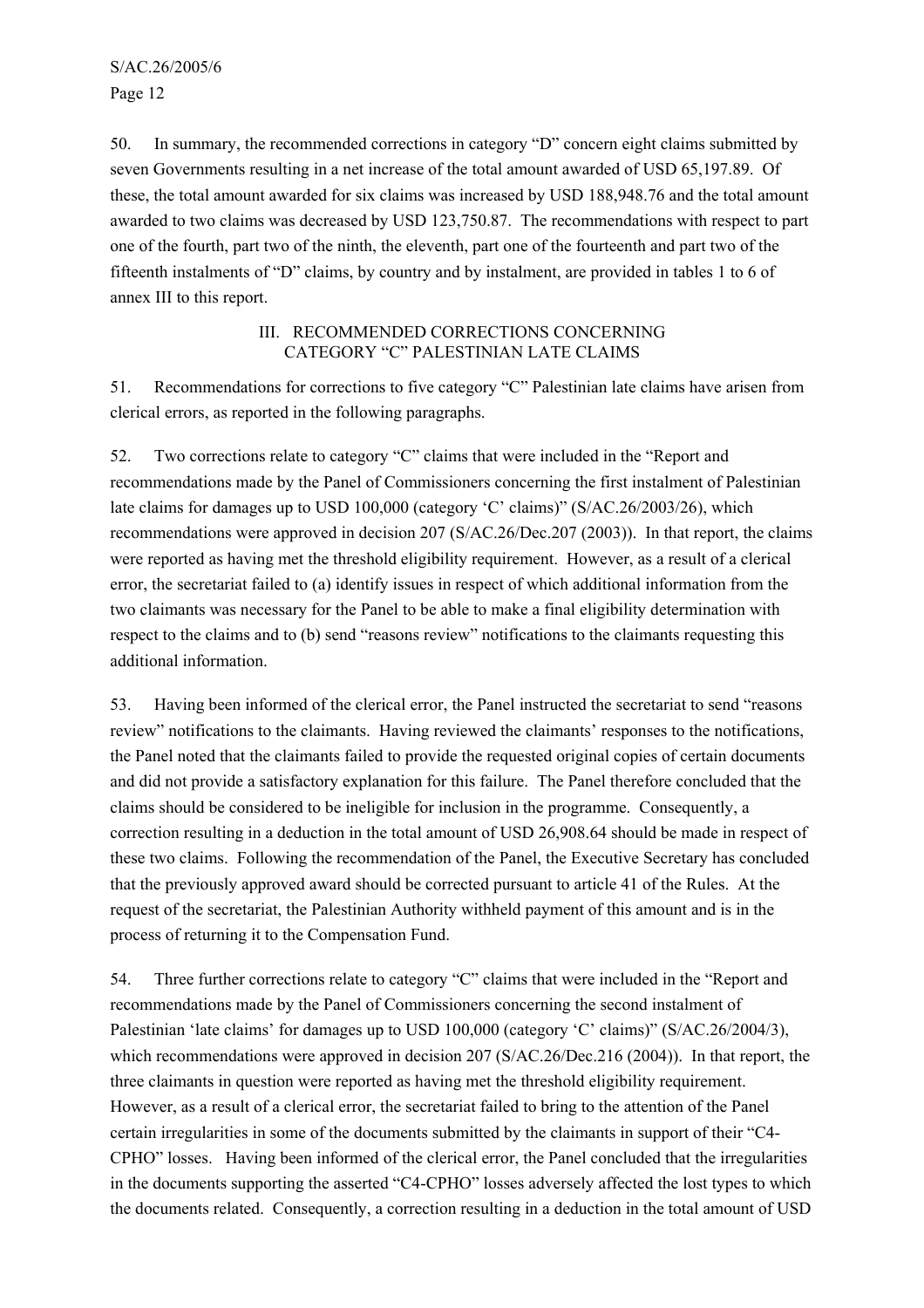21,969.81 should be made in respect of these three claims. Following the recommendation of the Panel, the Executive Secretary has concluded that the previously approved award should be corrected pursuant to article 41 of the Rules. At the request of the secretariat, the Palestinian Authority withheld payment of this amount and is in the process of returning it to the Compensation Fund.

55. Accordingly, as set forth in table 9 below, it is recommended that the awards for these claims be corrected. Table 9 identifies the submitting entity concerned, the instalments to be adjusted, the number of claims affected, and the net effect of the adjustments.

| Submitting entity | Instalment | Number of claims<br>affected | Amount of net effect<br>USD |
|-------------------|------------|------------------------------|-----------------------------|
| Palestine         | First      |                              | (26,908.64)                 |
|                   | Second     |                              | (21,969.81)                 |
| Total             |            |                              | (48,878.45)                 |

Table 9. Category "C" Palestinian late claims corrections

56. In summary, the recommended corrections relate to five category "C" Palestinian late claims submitted by the Palestinian Authority and result in a net decrease of the total amount awarded in the amount of USD 48,878.45. The recommendations with respect to the first and the second instalments of category "C" Palestinian late claims by instalment are provided in tables 1 to 2 of annex IV to this report.

# IV. REQUESTS BY CLAIMANTS FOR ARTICLE 41 CORRECTIONS

57. During the period under review, the secretariat has continued its review of requests from Governments for corrections to claims in categories "D", "E" and "F", submitted under article 41 of the Rules. The requests and the Executive Secretary's conclusions with respect to those requests are outlined below.

# A. Category "D" claims

58. During the period under review, the secretariat reviewed a total of 334 requests from 10 Governments for corrections to claims in category "D". The requests and their submitting entities are set forth in table 1 of annex V to this report. Having carefully reviewed all aspects of the requests, the Executive Secretary has concluded that no correction of the relevant Governing Council decisions is necessary and that no action pursuant to article 41 of the Rules is warranted with regard to the claims in question.

# B. Category "E" claims

59. During the period under review, the secretariat reviewed a total of 23 requests from two Governments for corrections to claims in category "E". The requests and their submitting entities are set forth in table 2 of annex V to this report. Having carefully reviewed all aspects of the requests, the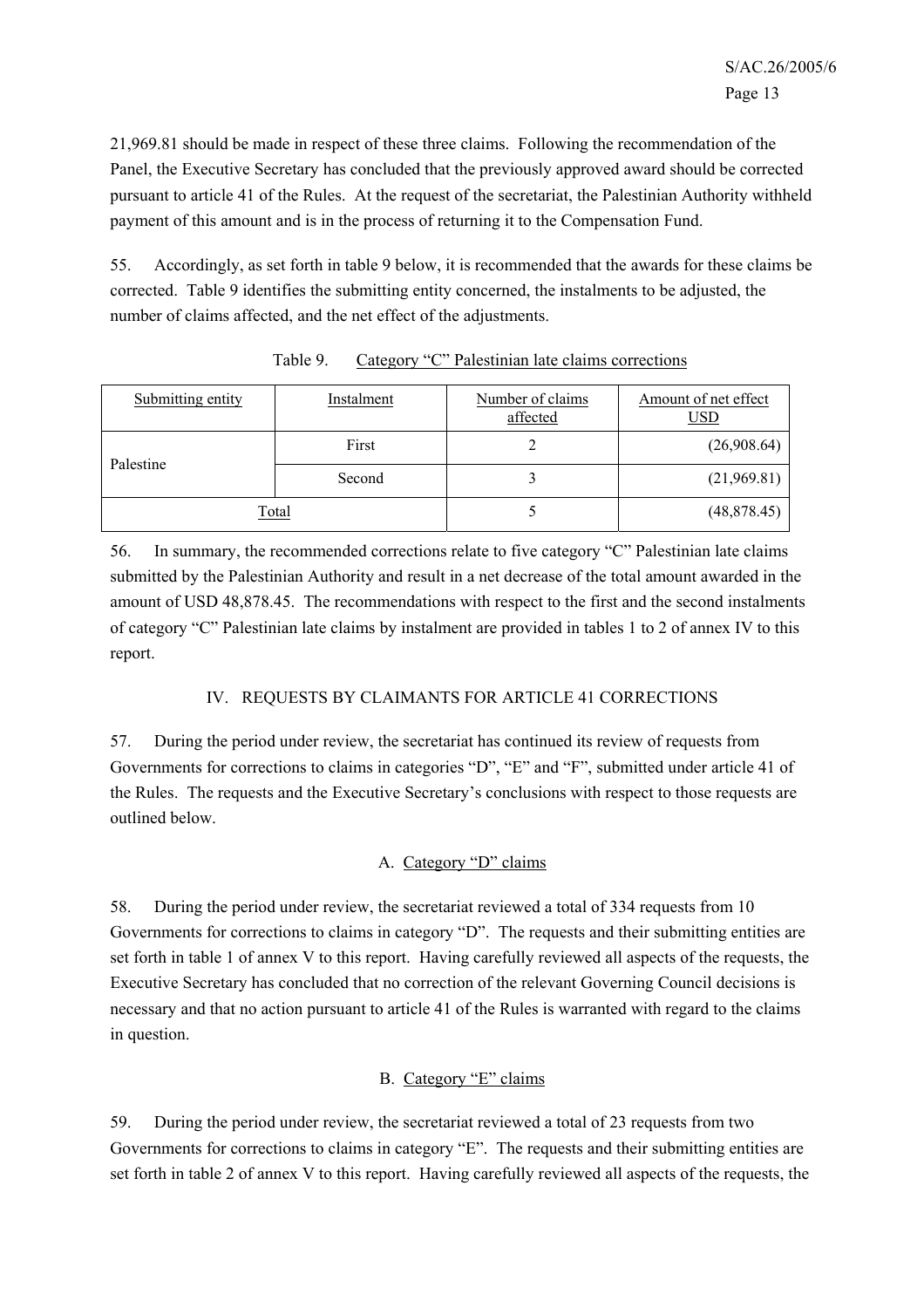S/AC.26/2005/6 Page 14

Executive Secretary has concluded that no correction of the relevant Governing Council decisions is necessary and that no action pursuant to article 41 of the Rules is warranted with regard to the claims in question.

# C. Category "E/F" claims

60. During the period under review, the secretariat reviewed one request from one Government for corrections to a claim in category "E/F". The request and its submitting entity is set forth in table 3 of annex V to this report. Having carefully reviewed all aspects of the request, the Executive Secretary has concluded that no correction of the relevant Governing Council decision is necessary and that no action pursuant to article 41 of the Rules is warranted with regard to the claim in question.

61. In addition, during the period under review, the secretariat has received 138 requests for article 41 corrections with respect to claims in categories "D" and "E" from the Governments of Bulgaria, Jordan and Kuwait. The responses of the Executive Secretary to these requests have not yet been conveyed to the claimant countries due to the fact that the secretariat's review of the specific claims in question, and, where appropriate, consultations with the respective panels of Commissioners remain ongoing. Details concerning these requests, and the Executive Secretary's recommendations to the Governing Council with respect thereto will be contained in upcoming article 41 reports to the Governing Council.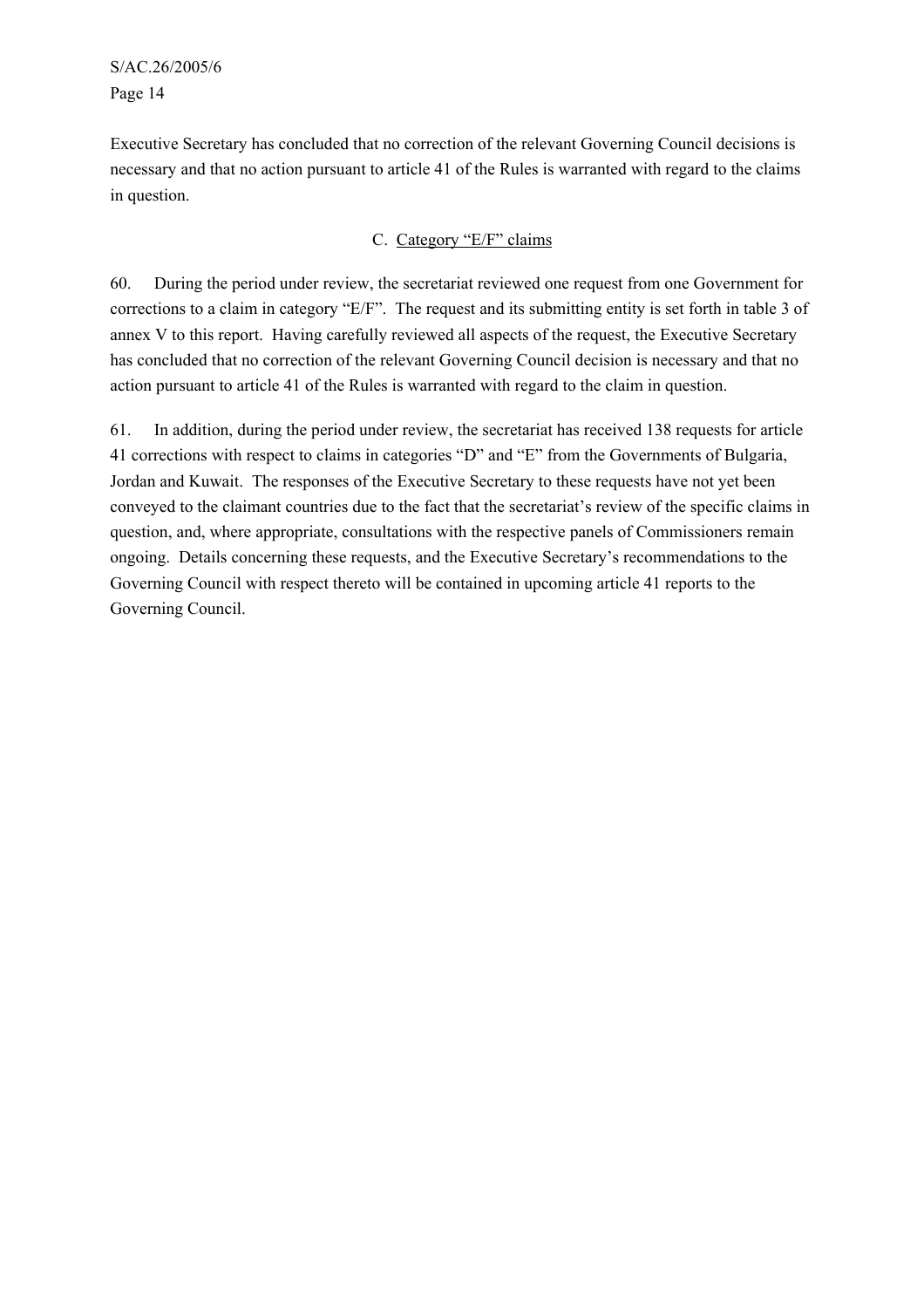#### Annex I

# RECOMMENDED CORRECTIONS CONCERNING CATEGORY "A" CLAIMS

1. Based on the recommended corrections reported in paragraphs 2 to 12 of this report, supra, the category "A" claims aggregate corrected awards by instalment, per country, are as follows:

| Country     | Previous total award<br>(USD) | Corrected total award<br>(USD) | Amount of net effect<br><u>(USD)</u> |
|-------------|-------------------------------|--------------------------------|--------------------------------------|
| India       | 51,238,500.00                 | 51,237,000.00                  | (1,500.00)                           |
| Iran        | 50,429,000.00                 | 50,427,500.00                  | (1,500.00)                           |
| Jordan      | 94,202,500.00                 | 94,192,000.00                  | (10,500.00)                          |
| Philippines | 5,768,500.00                  | 5,764,500.00                   | (4,000.00)                           |

#### Table 1. Second instalment category "A" claims corrections

| Table 2. | Third instalment category "A" claims corrections |  |
|----------|--------------------------------------------------|--|
|          |                                                  |  |

| Country     | Previous total award<br>(USD) | Corrected total award<br>(USD) | Amount of net effect<br>(USD) |
|-------------|-------------------------------|--------------------------------|-------------------------------|
| Jordan      | 91,941,000.00                 | 91,926,500.00                  | (14,500.00)                   |
| Philippines | 5,487,500.00                  | 5,477,000.00                   | (10,500.00)                   |

Table 3. Fourth instalment category "A" claims corrections

| <b>Country</b> | Previous total award<br>(USD) | Corrected total award<br>(USD) | Amount of net effect<br>(USD) |
|----------------|-------------------------------|--------------------------------|-------------------------------|
| India          | 147,280,500.00                | 147,272,500.00                 | (8,000.00)                    |
| Jordan         | 17,441,500.00                 | 17,369,000.00                  | (72,500.00)                   |
| Philippines    | 27,408,500.00                 | 27,387,500.00                  | (21,000.00)                   |

Table 4. Fifth instalment category "A" claims corrections

| Country     | Previous total award<br>(USD) | Corrected total award<br>(USD) | Amount of net effect<br>(USD) |
|-------------|-------------------------------|--------------------------------|-------------------------------|
| India       | 149,268,500.00                | 149,264,500.00                 | (4,000.00)                    |
| Pakistan    | 23,058,500.00                 | 23,062,500.00                  | 4,000.00                      |
| Philippines | 17,956,000.00                 | 17,928,000.00                  | (28,000.00)                   |

Table 5. Sixth instalment category "A" claims corrections

| <u>Country</u> | Previous total award<br>(USD) | Corrected total award<br>(USD) | Amount of net effect<br>(USD) |
|----------------|-------------------------------|--------------------------------|-------------------------------|
| Pakistan       | 46,423,000.00                 | 46,421,500.00                  | (1,500.00)                    |
| Philippines    | 60,701,000.00                 | 60,490,000.00                  | (211,000.00)                  |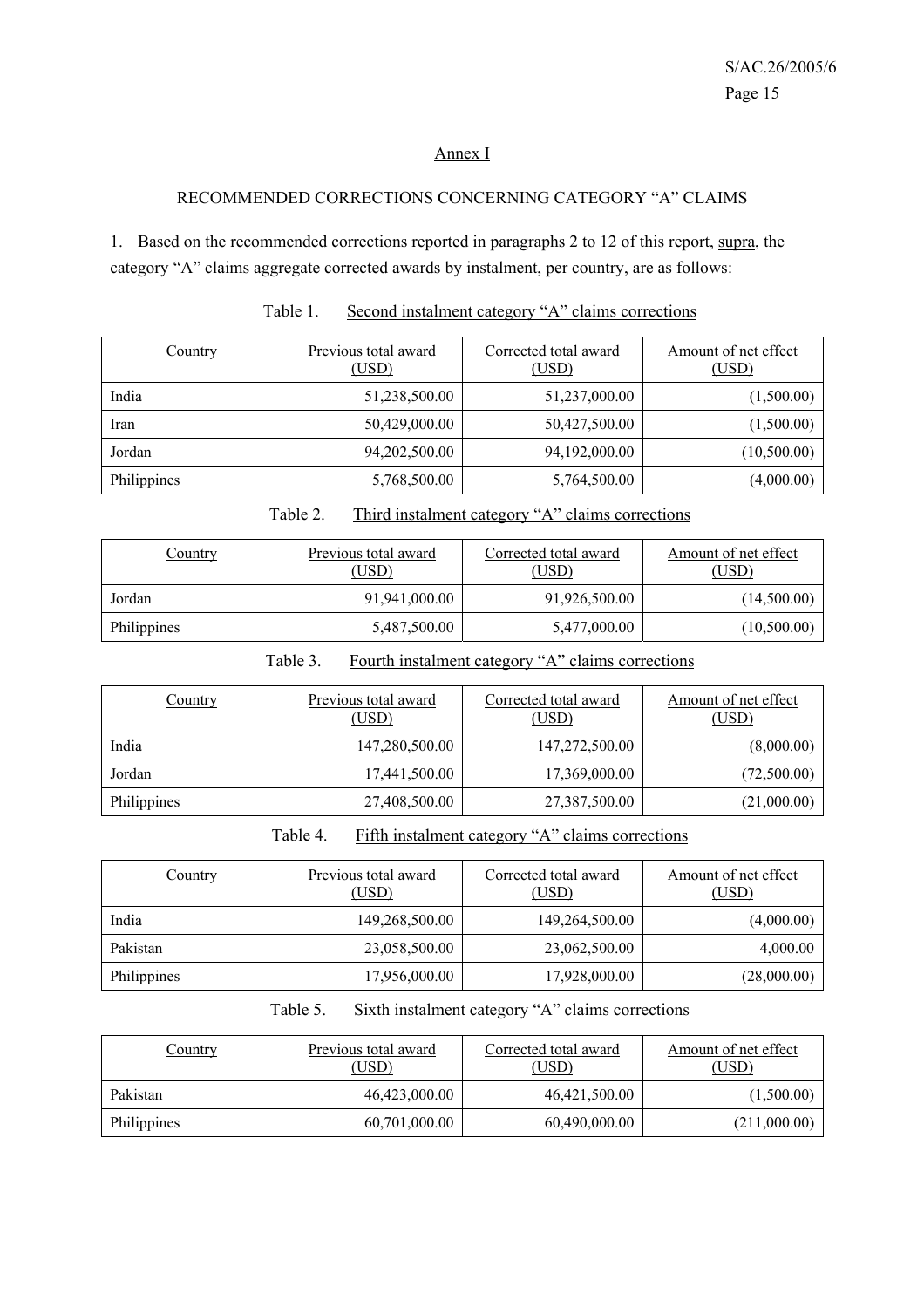S/AC.26/2005/6 Page 16

2. Based on the above corrections, the revised category "A" claim total recommended awards by instalment are as follows:

| Instalment | Previous total award<br>(USD) | Corrected total award<br>(USD) | Amount of net effect<br>(USD) |
|------------|-------------------------------|--------------------------------|-------------------------------|
| Second     | 642,052,000                   | 642,034,500                    | (17,500)                      |
| Third      | 532,139,000                   | 532,114,000                    | (25,000)                      |
| Fourth     | 732,837,000                   | 732,735,500                    | (101, 500)                    |
| Fifth      | 773,152,000                   | 773,124,000                    | (28,000)                      |
| Sixth      | 317,142,000                   | 316,929,500                    | (212,500)                     |

Table 6. Recommended corrected total awards for category "A" claims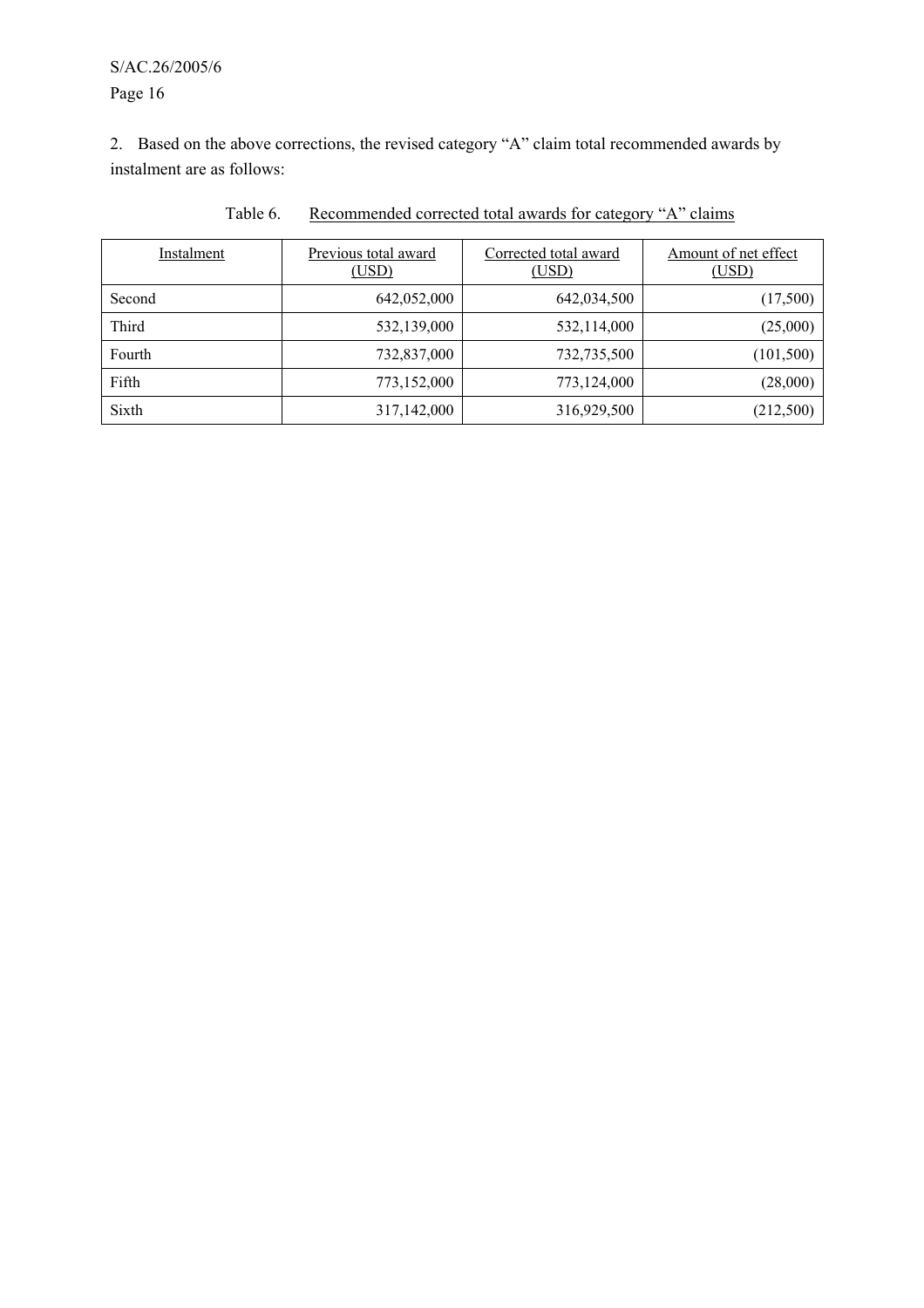# Annex II

# RECOMMENDED CORRECTIONS CONCERNING CATEGORY "C" CLAIMS

1. Based on the recommended corrections reported in paragraphs 13 to 23 of this report, supra, the category "C" claims aggregate corrected awards by instalment, per country, are as follows:

| Country | Previous total award | Corrected total award | Amount of net effect |
|---------|----------------------|-----------------------|----------------------|
|         | , USD)               | USD)                  | USD                  |
| Bahrain | 214,891.00           | 230,491.00            | 15.600.00            |

| Country | Previous total award | Corrected total award | Amount of net effect |
|---------|----------------------|-----------------------|----------------------|
|         | ,USD)                | USD <sup>)</sup>      | USD)                 |
| Jordan  | 24,601,390.71        | 24,582,352.65         | (19,038,06)          |

# Table 1. First instalment category "C" claims corrections

Table 2. Fourth instalment category "C" claims corrections

#### Table 3. Fifth instalment category "C" claims corrections

| Country | Previous total award | Corrected total award | Amount of net effect |
|---------|----------------------|-----------------------|----------------------|
|         | USD)                 | USD)                  | USD`                 |
| Bahrain | 83.863.56            | 95,974.29             | $12,110.7^{\circ}$   |

Table 4. Sixth instalment category "C" claims corrections

| <u>Country</u> | Previous total award<br>(USD) | Corrected total award<br>(USD) | Amount of net effect<br>(USD) |
|----------------|-------------------------------|--------------------------------|-------------------------------|
| Egypt          | 97,730,095.01                 | 99,768,068.30                  | 2,037,973.29                  |
| Jordan         | 184, 427, 461. 38             | 184,403,956.38                 | (23,505.00)                   |

Table 5. Seventh instalment category "C" claims corrections

| <b>Country</b> | Previous total award<br>(USD) | Corrected total award<br>(USD) | Amount of net effect<br>(USD) |
|----------------|-------------------------------|--------------------------------|-------------------------------|
| Egypt          | 231,246,759.58                | 231,668,132.72                 | 421,373.14                    |
| Kuwait         | 789,180,247.91                | 789,216,458.99                 | 36,211.08                     |

2. Based on the above corrections, the revised category "C" claim total recommended awards by instalment are as follows: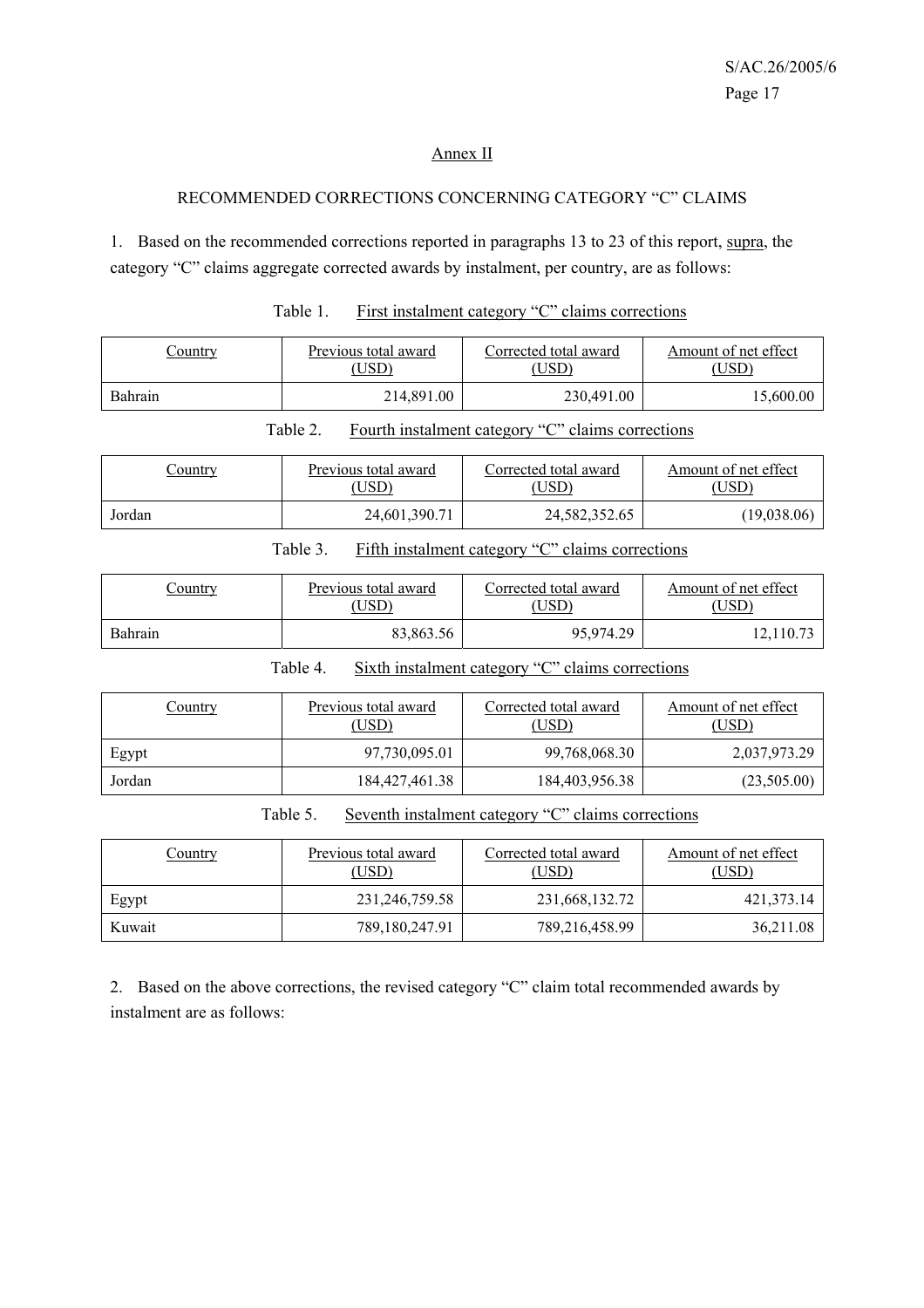| Instalment | Previous total award<br>(USD) | Corrected total award<br>(USD) | Amount of net effect<br>(USD) |
|------------|-------------------------------|--------------------------------|-------------------------------|
| First      | 51,119,353.00                 | 51,134,953.00                  | 15,600.00                     |
| Fourth     | 654,973,067.32                | 654,954,029.26                 | (19,038.06)                   |
| Fifth      | 736,118,809.54                | 736,130,920.27                 | 12,110.73                     |
| Sixth      | 768,600,902.65                | 770,615,370.94                 | 2,014,468.29                  |
| Seventh    | 1,935,938,597.81              | 1,936,396,182.03               | 457,584.22                    |

# Table 6. Recommended corrected total awards for category "C" claims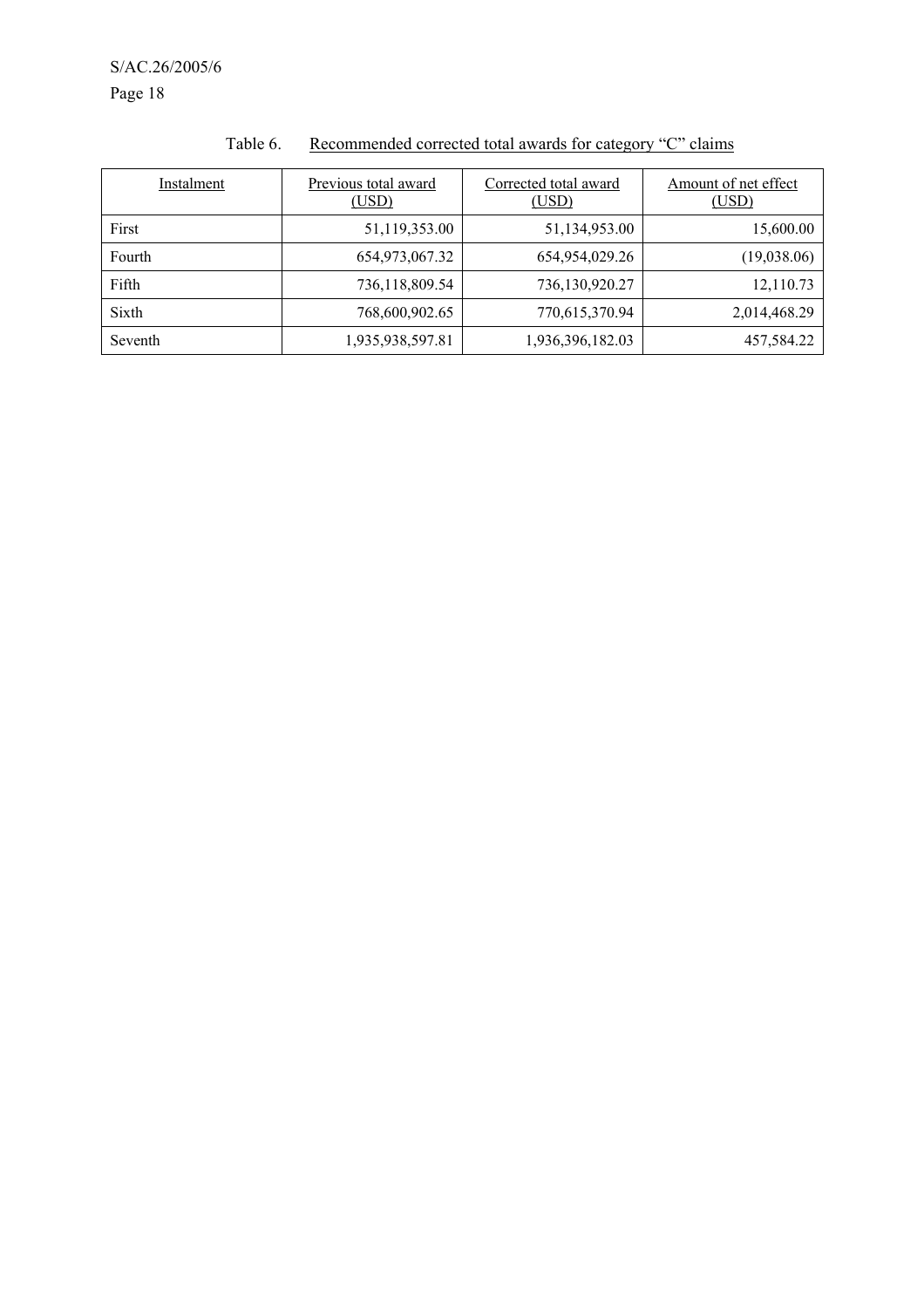#### Annex III

# RECOMMENDED CORRECTIONS CONCERNING CATEGORY "D" CLAIMS

1. Based on the recommended corrections reported in paragraphs 24 to 50 of this report, supra, the aggregate corrected awards for category "D" claims by instalment, per country, are as follows:

|  | Table 1. | Part one of the fourth instalment category "D" claims corrections |  |  |  |  |
|--|----------|-------------------------------------------------------------------|--|--|--|--|
|--|----------|-------------------------------------------------------------------|--|--|--|--|

| Country     | Previous total award<br>(USD) | Corrected total award<br>(USD) | Amount of net effect<br>(USD) |
|-------------|-------------------------------|--------------------------------|-------------------------------|
| India       | 9,104,304.40                  | 9,101,363.22                   | (2,941.18)                    |
| Philippines | 438,956.23                    | 439,994.29                     | 1,038.06                      |

Table 2. Part two of the ninth instalment category "D" claims corrections

| <u>Country</u> | Previous total award | Corrected total award | Amount of net effect |  |
|----------------|----------------------|-----------------------|----------------------|--|
|                | ,USD)                | USD)                  | USD).                |  |
| United Kingdom | 534,935.46           | 553.752.46            | 18,817.00            |  |

# Table 3. Eleventh instalment category "D" claims corrections

| <u>Country</u> | Previous total award<br>(USD) | Corrected total award<br>(USD) | Amount of net effect<br>(USD) |
|----------------|-------------------------------|--------------------------------|-------------------------------|
| Jordan         | 38,954,042.04                 | 38,971,542.04                  | 17,500.00                     |
| Kuwait         | 119,095,340.17                | 119,003,582.54                 | (91, 757.63)                  |

Table 4. Part one of the fifteenth instalment category "D" claims corrections

| <u>Country</u> | Previous total award | Corrected total award | Amount of net effect |
|----------------|----------------------|-----------------------|----------------------|
|                | $\overline{C}$       | USD)                  | <b>USD</b>           |
| ∠anada         | $0.00\,$             | 35,739.64             | 35,739.64            |

Table 5. Part two of the fifteenth instalment category "D" claims corrections

| <u>Country</u> | Previous total award | Corrected total award<br>USD <sup>3</sup> | Amount of net effect<br>USD) |
|----------------|----------------------|-------------------------------------------|------------------------------|
| France         | 248.530.23           | 335.332.23                                | 86,802.00                    |

2. Based on the above corrections, the revised category "D" claim total recommended awards by instalment are as follows: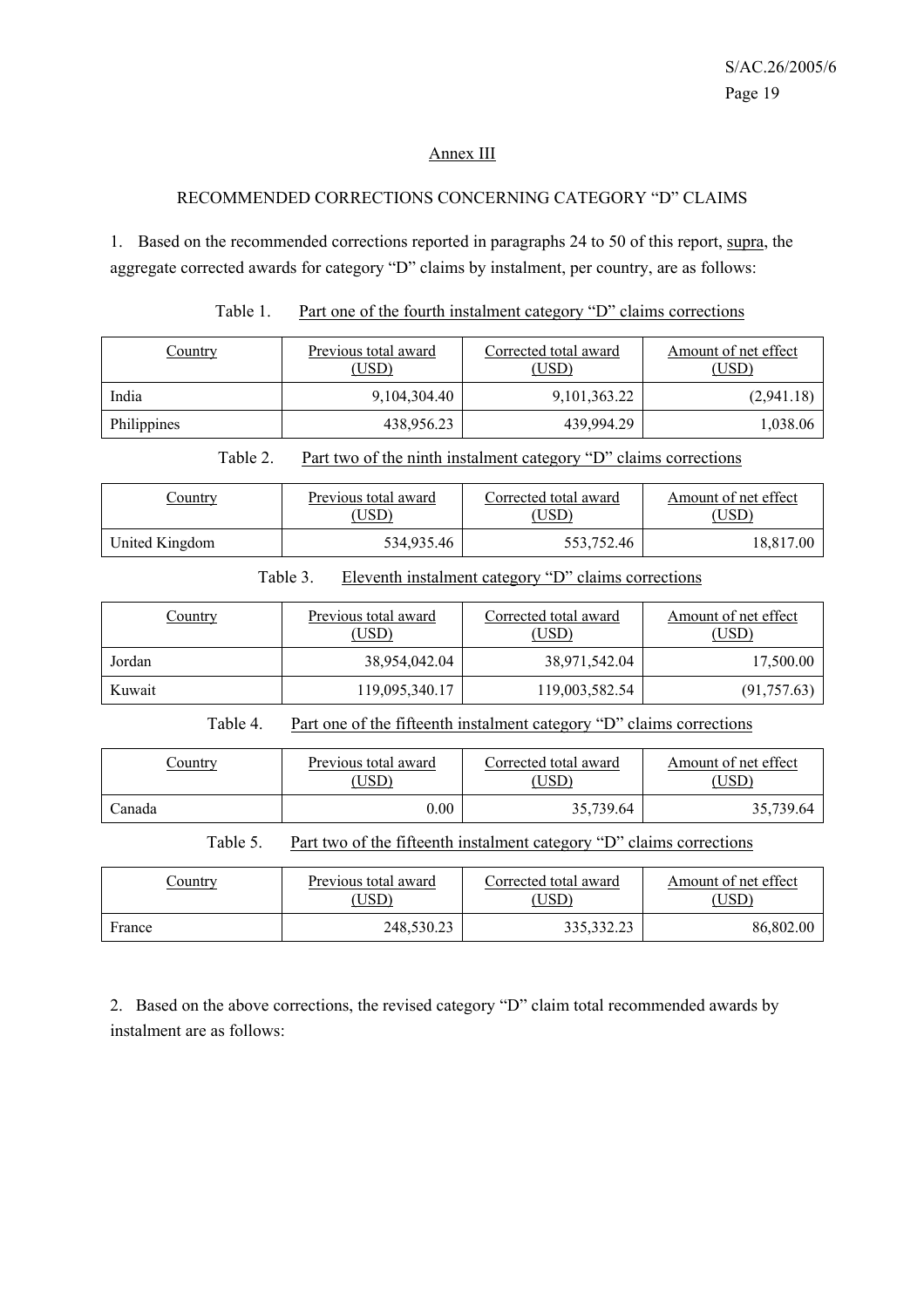| Instalment          | Previous total award<br>(USD) | Corrected total award<br>(USD) | Amount of net effect<br>(USD) |
|---------------------|-------------------------------|--------------------------------|-------------------------------|
| Fourth, part one    | 76,403,570.71                 | 76,401,667.59                  | (1,903.12)                    |
| Ninth, part two     | 42,993,424.55                 | 43,012,241.55                  | 18,817.00                     |
| Eleventh            | 172,451,926.82                | 172,377,669.19                 | (74, 257.63)                  |
| Fifteenth, part one | 129, 128, 830. 87             | 129, 164, 570. 51              | 35,739.64                     |
| Fifteenth, part two | 244,650,884.50                | 244,737,686.50                 | 86,802.00                     |

# Table 6. Recommended corrected total awards for category "D" claims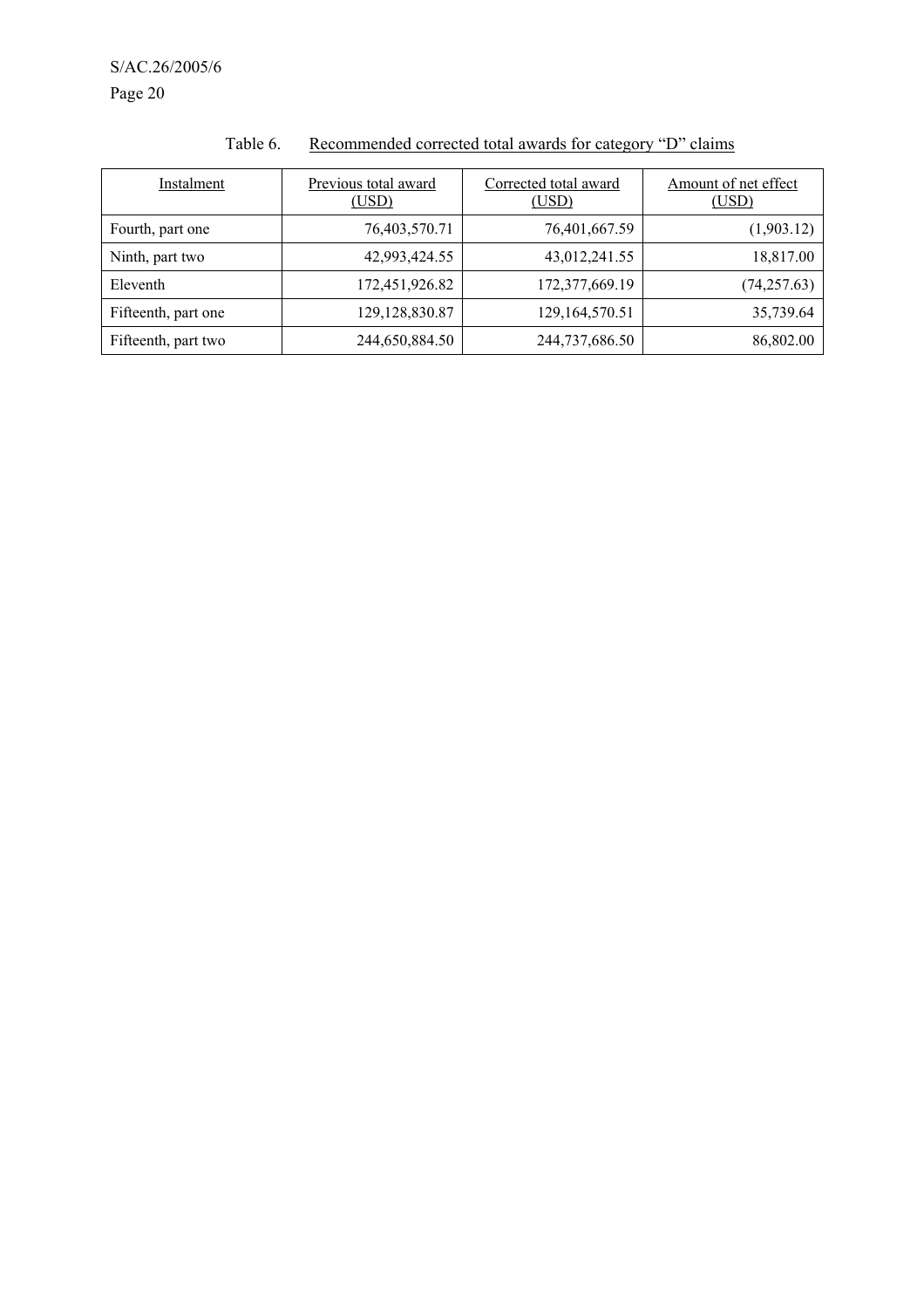#### Annex IV

# RECOMMENDED CORRECTIONS CONCERNING CATEGORY "C" PALESTINIAN LATE CLAIMS

1. Based on the recommended corrections reported in paragraphs 51 to 56 of this report, supra, the aggregate corrected awards for category "C" Palestinian late claims by instalment are as follows:

# Table 1. First instalment category "C" Palestinian late claims corrections

| Submitting entity | Previous total award | Corrected total award | Amount of net effect |
|-------------------|----------------------|-----------------------|----------------------|
|                   | USD <sup>3</sup>     | 'USD)                 | USD <sup>®</sup>     |
| Palestine         | 15,138,657.90        | 15, 111, 749. 26      | (26,908.64)          |

# Table 2. Second instalment category "C" Palestinian late claims corrections

| Submitting entity | Previous total award | Corrected total award | Amount of net effect |
|-------------------|----------------------|-----------------------|----------------------|
|                   | USD)                 | USD)                  | USD)                 |
| Palestine         | 7,748,276.02         | 7,726,306.21          | (21,969.81)          |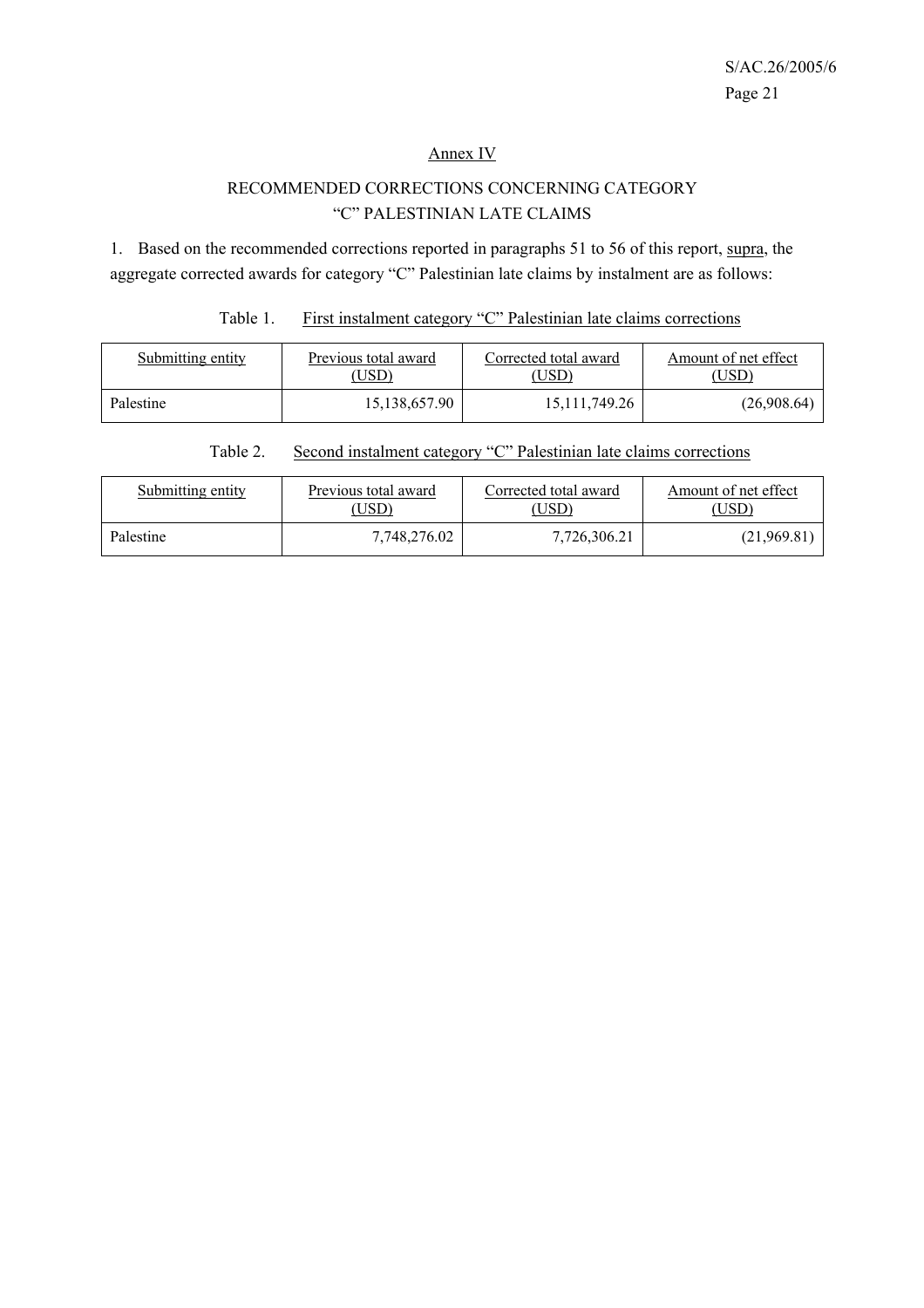# Annex V

# REQUESTS BY CLAIMANTS FOR ARTICLE 41 CORRECTIONS IN CATEGORIES "D", "E" AND "F"

1. As reported in paragraph 58 of this report, supra, the secretariat has continued its review of requests from Governments for corrections to claims in category "D" submitted under article 41 of the Rules. The requests reviewed by country, date of request and instalment are as follows:

| Country   | Date of request  | Number of<br>claims | Instalment            | Governing<br>Council decision |
|-----------|------------------|---------------------|-----------------------|-------------------------------|
| Australia | 11 April 2003    | 1                   | Second, part one      | 55                            |
| Israel    | 27 October 2004  | $\mathbf{1}$        | Eighth, part two      | 141                           |
| Jordan    | 13 March 2003    | $\mathbf{1}$        | Fifteenth, part one   | 175                           |
| Jordan    | 26 March 2003    | $\mathbf{1}$        | Fifteenth, part one   | 175                           |
| Jordan    | 24 December 2003 | $\mathbf{1}$        | Fifteenth, part two   | 187                           |
| Jordan    | 31 December 2003 | $\mathbf{1}$        | Fifteenth, part one   | 175                           |
| Jordan    | 28 January 2004  | $\mathbf{1}$        | Eighteenth, part one  | 199                           |
| Jordan    | 1 April 2004     | $\mathbf{1}$        | Seventeenth, part one | 198                           |
| Kuwait    | 8 July 2002      | $\mathbf{1}$        | Eleventh              | 147                           |
| Kuwait    | 7 August 2002    | $\mathbf{1}$        | Second, part two      | 59                            |
| Kuwait    | 7 August 2002    | $\mathbf{1}$        | Thirteenth            | 165                           |
| Kuwait    | 26 August 2002   | $\mathbf{1}$        | Seventh               | 111                           |
| Kuwait    | 20 January 2003  | $\mathbf{1}$        | Seventh               | 111                           |
| Kuwait    | 20 January 2003  | $\mathbf{1}$        | Tenth                 | 146                           |
| Kuwait    | 27 January 2003  | $\mathbf{1}$        | Eleventh              | 147                           |
| Kuwait    | 3 February 2003  | $\mathbf{1}$        | Tenth                 | 146                           |
| Kuwait    | 12 March 2003    | $\mathbf{1}$        | Ninth, part one       | 126                           |
| Kuwait    | 17 March 2003    | $\mathbf{1}$        | Eighth, part one      | 125                           |
| Kuwait    | 29 April 2003    | $\overline{2}$      | Seventh               | 111                           |
| Kuwait    | 29 December 2003 | $\mathfrak{Z}$      | Fourth, part two      | 96                            |
| Kuwait    | 29 December 2003 | $\overline{4}$      | Fifth                 | 97                            |
| Kuwait    | 29 December 2003 | $\,8\,$             | Sixth                 | 110                           |
| Kuwait    | 29 December 2003 | $\overline{4}$      | Eighth, part one      | 125                           |
| Kuwait    | 29 December 2003 | $\mathfrak{Z}$      | Eighth, part two      | 141                           |
| Kuwait    | 29 December 2003 | $\overline{4}$      | Ninth, part one       | 126                           |
| Kuwait    | 29 December 2003 | 5                   | Ninth, part two       | 142                           |
| Kuwait    | 29 December 2003 | 25                  | Tenth                 | 146                           |
| Kuwait    | 29 December 2003 | 8                   | Eleventh              | 147                           |
| Kuwait    | 29 December 2003 | 13                  | Twelfth, part one     | 155                           |
| Kuwait    | 29 December 2003 | 17                  | Twelfth, part two     | 181                           |

| Table 1. |  |  | Category "D" requests for correction reviewed |  |
|----------|--|--|-----------------------------------------------|--|
|          |  |  |                                               |  |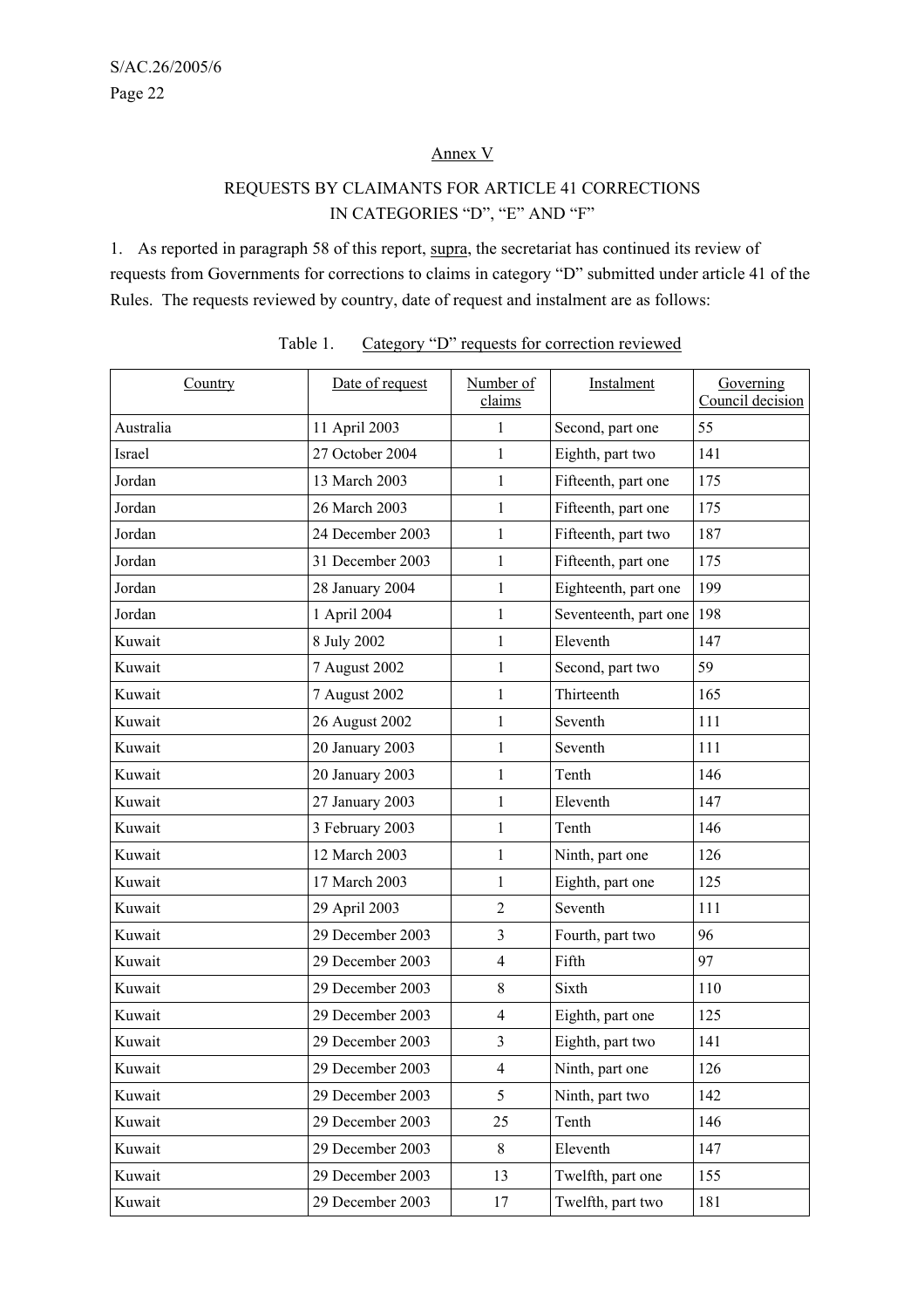| Country               | Date of request   | Number of<br>claims | Instalment            | Governing<br>Council decision |
|-----------------------|-------------------|---------------------|-----------------------|-------------------------------|
| Kuwait                | 29 December 2003  | 17                  | Thirteenth            | 165                           |
| Kuwait                | 29 December 2003  | 13                  | Fourteenth, part one  | 166                           |
| Kuwait                | 29 December 2003  | 29                  | Fourteenth, part two  | 186                           |
| Kuwait                | 29 December 2003  | 21                  | Fifteenth, part one   | 175                           |
| Kuwait                | 29 December 2003  | 12                  | Fifteenth, part two   | 187                           |
| Kuwait                | 29 December 2003  | 51                  | Sixteenth, part one   | 188                           |
| Kuwait                | 29 December 2003  | 38                  | Seventeenth, part one | 198                           |
| Kuwait                | 29 December 2003  | 24                  | Eighteenth, part one  | 199                           |
| Kuwait                | 19 February 2004  | $\mathbf{1}$        | Tenth                 | 146                           |
| Kuwait                | 20 February 2004  | $\overline{2}$      | Eleventh              | 147                           |
| Morocco               | 31 December 2003  | $\mathbf{1}$        | Fifth                 | 97                            |
| Pakistan              | 21 November 2002  | $\mathbf{1}$        | Seventh               | 111                           |
| Pakistan              | 14 January 2003   | $\mathbf{1}$        | Eighth, part one      | 125                           |
| Pakistan              | 30 September 2003 | $\mathbf{1}$        | Eighth, part one      | 125                           |
| Philippines           | 30 December 2003  | 1                   | Fifth                 | 97                            |
| Syrian Arab Republic  | 29 December 2003  | $\mathbf{1}$        | Fourteenth, part two  | 186                           |
| <b>United Kingdom</b> | 17 October 2002   | $\mathbf{1}$        | Fifth                 | 97                            |
| United Kingdom        | 8 May 2003        | $\mathbf{1}$        | Fifth                 | 97                            |
| United Kingdom        | 3 August 2004     | 1                   | Sixteenth, part two   | 214                           |
| <b>United States</b>  | 17 January 2003   | $\mathbf{1}$        | Fourth, part one      | 81                            |
| <b>United States</b>  | 30 December 2003  | $\mathbf{1}$        | Thirteenth            | 165                           |
| <b>United States</b>  | 30 December 2003  | $\mathbf{1}$        | Eighteenth, part one  | 199                           |
| Total                 |                   | 334                 |                       |                               |

2. As reported in paragraph 59 of this report, supra, the secretariat has continued its review of requests from Governments for corrections to claims in category "E" submitted under article 41 of the Rules. The requests reviewed by country, date of request and instalment are as follows:

| Country        | Date of request  | Number of<br>claims | Subcategory | Instalment | Governing<br>Council<br>decision |
|----------------|------------------|---------------------|-------------|------------|----------------------------------|
| Kuwait         | 30 December 2003 | 22                  | E4          | Second     | 77                               |
| United Kingdom | 24 May 2004      |                     | E2          | Fourteenth | 202                              |
| <b>Total</b>   |                  | 23                  |             |            |                                  |

Table 2. Category "E" requests for correction reviewed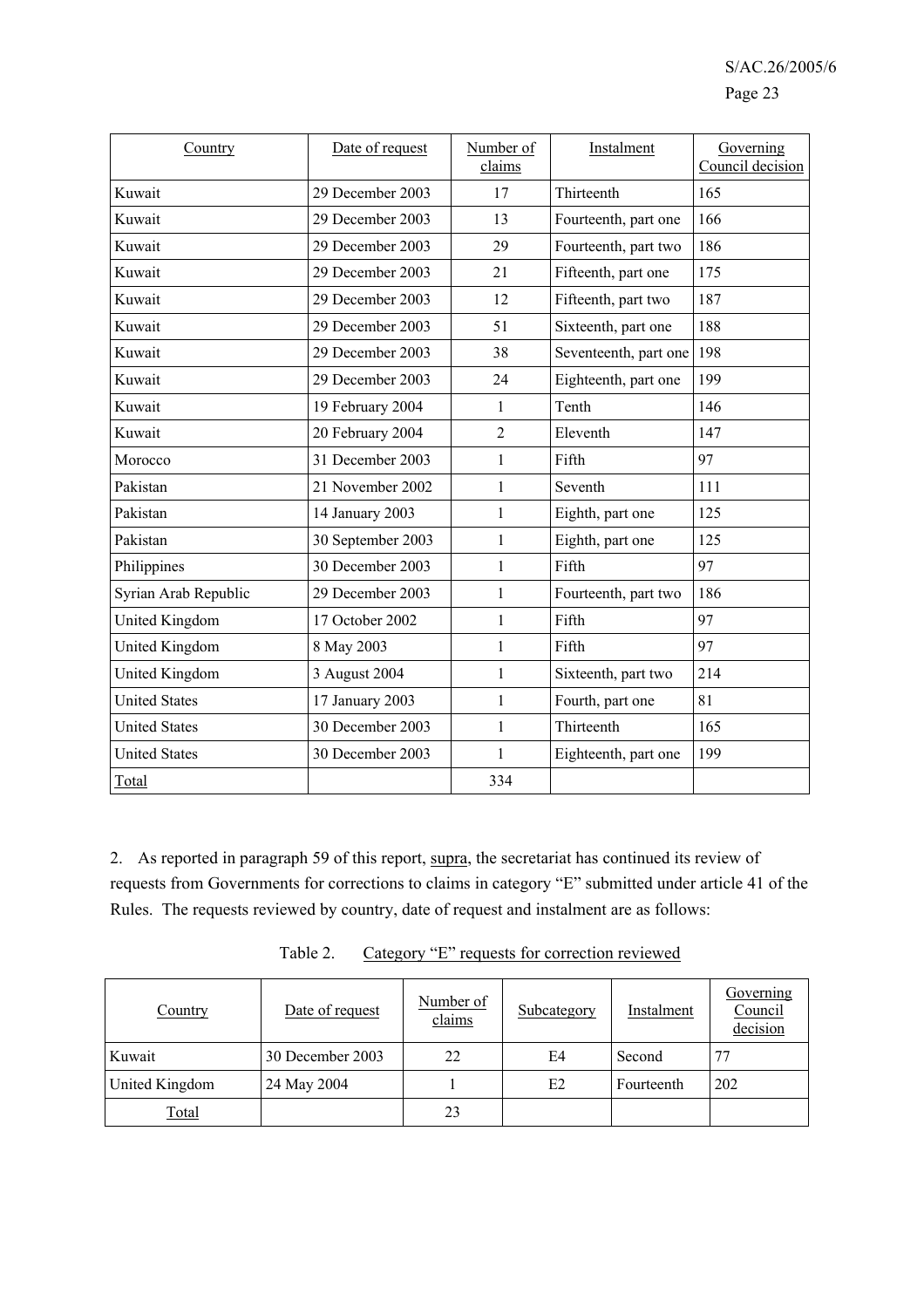# S/AC.26/2005/6 Page 24

3. As reported in paragraph 60 of this report, supra, the secretariat has continued its review of requests from Governments for corrections to claims in category "E/F" submitted under article 41 of the Rules. The requests reviewed by country, date of request and instalment are as follows:

| Country        | Date of request | Number of<br>claims | Instalment | Governing Council<br>decision |
|----------------|-----------------|---------------------|------------|-------------------------------|
| United Kingdom | 24 May 2004     |                     | Fourth     | 179                           |
| Total          |                 |                     |            |                               |

Table 3. Category "E/F" requests for correction reviewed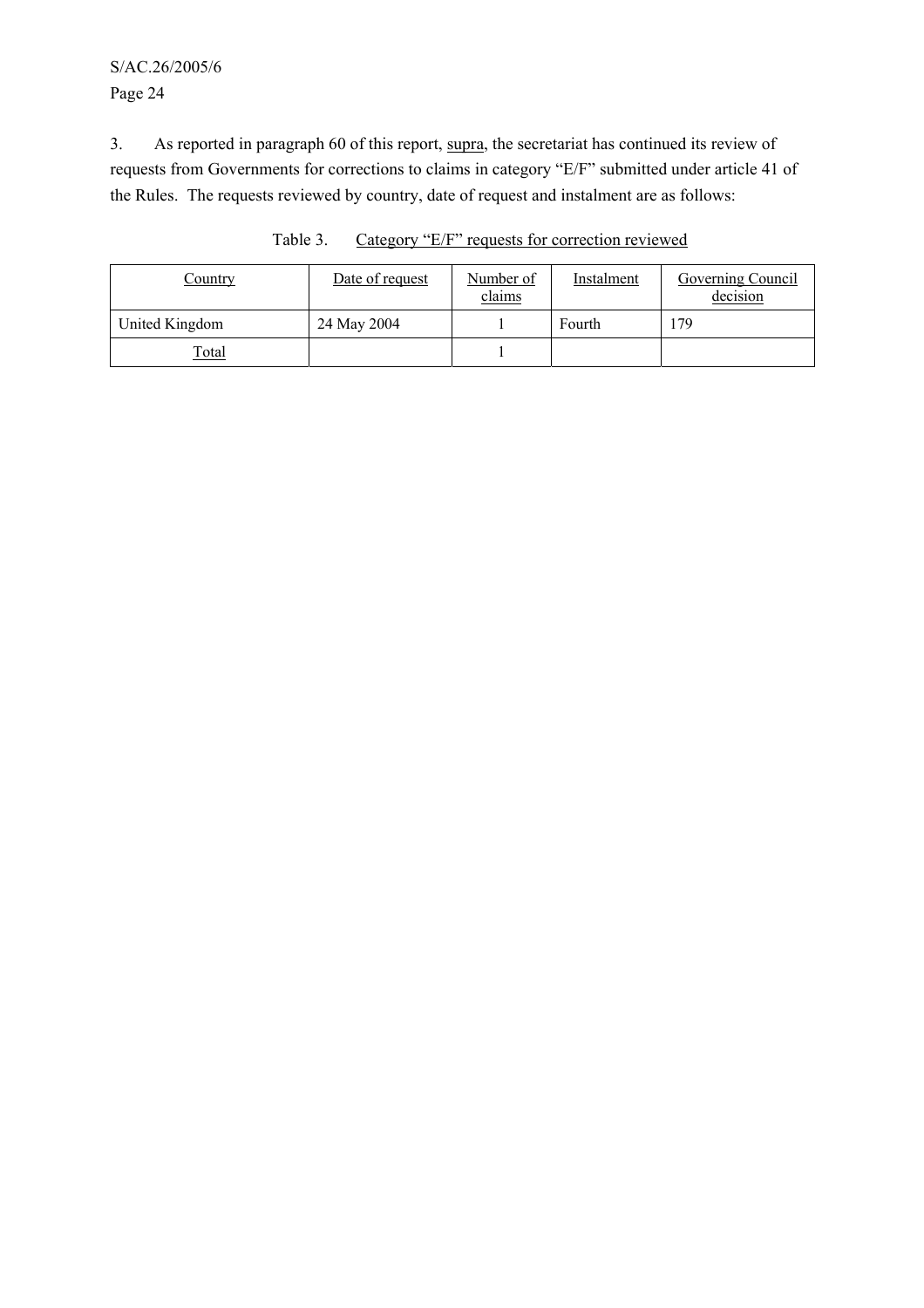#### Annex VI

# ARTICLE 41 CORRECTIONS TO CLAIMS AWARDS (UP TO THE FIFTY-FOURTH SESSION OF THE GOVERNING COUNCIL)

|                        | Category A                     |                     |                            | Category B<br>Category C |                                                    | Category D |                                       | Category E          |                                | Total     |                                                 |                                      |
|------------------------|--------------------------------|---------------------|----------------------------|--------------------------|----------------------------------------------------|------------|---------------------------------------|---------------------|--------------------------------|-----------|-------------------------------------------------|--------------------------------------|
|                        |                                |                     | <b>Net</b>                 |                          |                                                    |            |                                       |                     |                                |           | Net corrections                                 | Number of                            |
|                        | Net correction<br>for category | Number of<br>claims | correction<br>for category | claims                   | Number of Net correction Number of<br>for category | claims     | Net correction<br><u>for category</u> | Number of<br>claims | Net correction<br>for category | claims    | Number of for categories A<br>$B, C, D$ and $E$ | claims corrected<br>in categories A. |
| Report                 | (USD)                          | corrected           | (USD)                      | corrected                | (USD)                                              | corrected  | (USD)                                 | corrected           | (USD)                          | corrected | (USD)                                           | $B, C, D$ and $E$                    |
| $A(6)$ panel report    | (6,439,500.00)                 | 2,575               |                            |                          |                                                    |            |                                       |                     |                                |           | (6,439,500.00)                                  | 2,575                                |
| $B(2.2)$ panel report  |                                |                     | (12,500.00)                | 3 <sup>a</sup>           |                                                    |            |                                       |                     |                                |           | (12,500.00)                                     | 3 <sup>a</sup>                       |
| $B(3)$ panel report    |                                |                     | 110,000.00                 | 10 <sup>b</sup>          |                                                    |            |                                       |                     |                                |           | 110,000.00                                      | 10 <sup>b</sup>                      |
| $C(4)$ panel report    |                                |                     |                            |                          | (1,922.00)                                         | 49         |                                       |                     |                                |           | (1,922.00)                                      | 49                                   |
| $C(5)$ panel report    |                                |                     |                            |                          | (77, 190.00)                                       | 6          |                                       |                     |                                |           | (77,190.00)                                     | 6                                    |
| $C(6)$ panel report    |                                |                     |                            |                          | 72,685.00                                          | 15         |                                       |                     |                                |           | 72,685.00                                       | 15                                   |
| $D(5)$ panel report    |                                |                     |                            |                          |                                                    |            | (2,646.81)                            | $\overline{7}$      |                                |           | (2,646.81)                                      | $\overline{7}$                       |
| $D(7)$ panel report    |                                |                     |                            |                          |                                                    |            | (38, 836.21)                          | 13                  |                                |           | (38, 836.21)                                    | 13                                   |
| $D1(9.1)$ panel report |                                |                     |                            |                          |                                                    |            | 103,532.16                            | 4                   |                                |           | 103,532.16                                      |                                      |
| Special D panel report |                                |                     |                            |                          |                                                    |            | (13, 283, 441.51)                     | 426                 |                                |           | (13, 283, 441.51)                               | 426                                  |
| $E3(10)$ panel report  |                                |                     |                            |                          |                                                    |            |                                       |                     | 325,850.00                     |           | 325,850.00                                      |                                      |
| $E4(3)$ panel report   |                                |                     |                            |                          |                                                    |            |                                       |                     | 536,513.00                     |           | 536,513.00                                      |                                      |
| Article 41(1) report   | (5,500.00)                     | 10                  |                            |                          |                                                    |            |                                       |                     |                                |           | (5,500.00)                                      | 10                                   |

 ${\small \begin{array}{l} \ \ \, 8/\Lambda{\small \textrm{C}}.26/2005/6 \\ \ \ \, \textrm{Page 25} \end{array} }$ S/AC.26/2005/6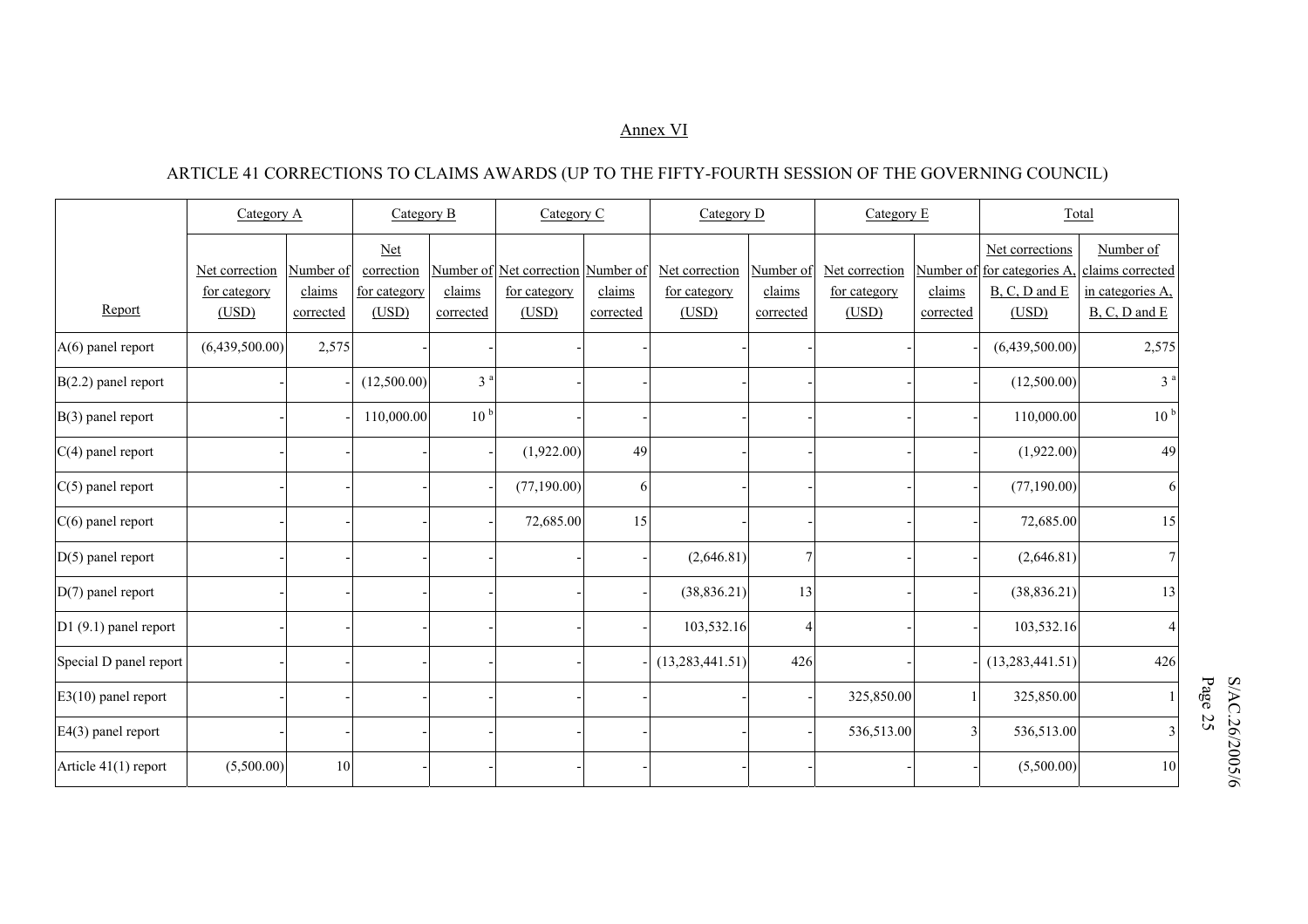|                       | Category A                              |                                  | Category B<br>Category C                          |                     |                                                             | Category D<br>Category E |                                         |                                  |                                         | Total               |                                                                             |                                                                        |
|-----------------------|-----------------------------------------|----------------------------------|---------------------------------------------------|---------------------|-------------------------------------------------------------|--------------------------|-----------------------------------------|----------------------------------|-----------------------------------------|---------------------|-----------------------------------------------------------------------------|------------------------------------------------------------------------|
| Report                | Net correction<br>for category<br>(USD) | Number of<br>claims<br>corrected | <b>Net</b><br>correction<br>for category<br>(USD) | claims<br>corrected | Number of Net correction Number of<br>for category<br>(USD) | claims<br>corrected      | Net correction<br>for category<br>(USD) | Number of<br>claims<br>corrected | Net correction<br>for category<br>(USD) | claims<br>corrected | Net corrections<br>Number of for categories A<br>$B, C, D$ and $E$<br>(USD) | Number of<br>claims corrected<br>in categories A.<br>$B, C, D$ and $E$ |
| Article 41(2) report  | (49,000.00)                             | 16                               |                                                   |                     |                                                             |                          |                                         |                                  |                                         |                     | (49,000.00)                                                                 | 16                                                                     |
| Article 41(3) report  | 1,500.00                                | Δ                                |                                                   |                     |                                                             |                          |                                         |                                  |                                         |                     | 1,500.00                                                                    | 4                                                                      |
| Article 41(4) report  | (83,000.00)                             | 19                               |                                                   |                     |                                                             |                          |                                         |                                  |                                         |                     | (83,000.00)                                                                 | 19                                                                     |
| Article 41(5) report  | (18,500.00)                             | 5                                |                                                   |                     |                                                             |                          |                                         |                                  |                                         |                     | (18,500.00)                                                                 | 5                                                                      |
| Article 41(6) report  | 15,867,500.00                           | 10,757                           |                                                   |                     |                                                             |                          |                                         |                                  |                                         |                     | 15,867,500.00                                                               | 10,757                                                                 |
| Article 41(7) report  | (6,975,500.00)                          | 3,385                            |                                                   |                     |                                                             |                          |                                         |                                  |                                         |                     | (6,975,500.00)                                                              | 3,385                                                                  |
| Article 41(8) report  | (7,806,000.00)                          | 4,385                            |                                                   |                     | 70,613,604.05                                               | 23,282                   |                                         |                                  |                                         |                     | 62,807,604.05                                                               | 27,667                                                                 |
| Article 41(9) report  | (4,136,500.00)                          | 1,062                            |                                                   |                     | 5,278,142.15                                                | 1,730                    |                                         |                                  |                                         |                     | 1,141,642.15                                                                | 2,792                                                                  |
| Article 41(10) report | (1,446,000.00)                          | 364                              |                                                   |                     | 3,168,018.90                                                | 467                      |                                         |                                  |                                         |                     | 1,722,018.90                                                                | 831                                                                    |
| Article 41(11) report | (1,358,500.00)                          | 370                              |                                                   |                     |                                                             |                          |                                         |                                  |                                         |                     | (1,358,500.00)                                                              | 370                                                                    |
| Article 41(12) report | (112,000.00)                            | 26                               |                                                   |                     | 613,498.37                                                  | 40                       |                                         |                                  |                                         |                     | 501,498.37                                                                  | 66                                                                     |
| Article 41(13) report | (55,500.00)                             | 40                               |                                                   |                     | (102, 863.22)                                               | $27\,$                   |                                         |                                  |                                         |                     | (158, 363.22)                                                               | 67                                                                     |
| Article 41(14) report | (8,000.00)                              | 31                               |                                                   |                     | 5,580,355.48                                                | 625                      | 103,532.16                              | $\overline{4}$                   |                                         |                     | 5,675,887.64                                                                | 660                                                                    |
| Article 41(15) report | (10,500.00)                             | 19                               |                                                   |                     |                                                             |                          | (57.66)                                 | 6                                | (7,264.37)                              | $\overline{1}$      | (17, 822.03)                                                                | 26                                                                     |
| Article 41(16) report | 142,000.00                              | 73                               |                                                   |                     | 453,162.71                                                  | 54                       |                                         |                                  |                                         |                     | 595,162.71                                                                  | 127                                                                    |
| Article 41(17) report | 707,500.00                              | 446                              |                                                   |                     | 77,461.07                                                   | 6                        |                                         |                                  |                                         |                     | 784,961.07                                                                  | 452                                                                    |